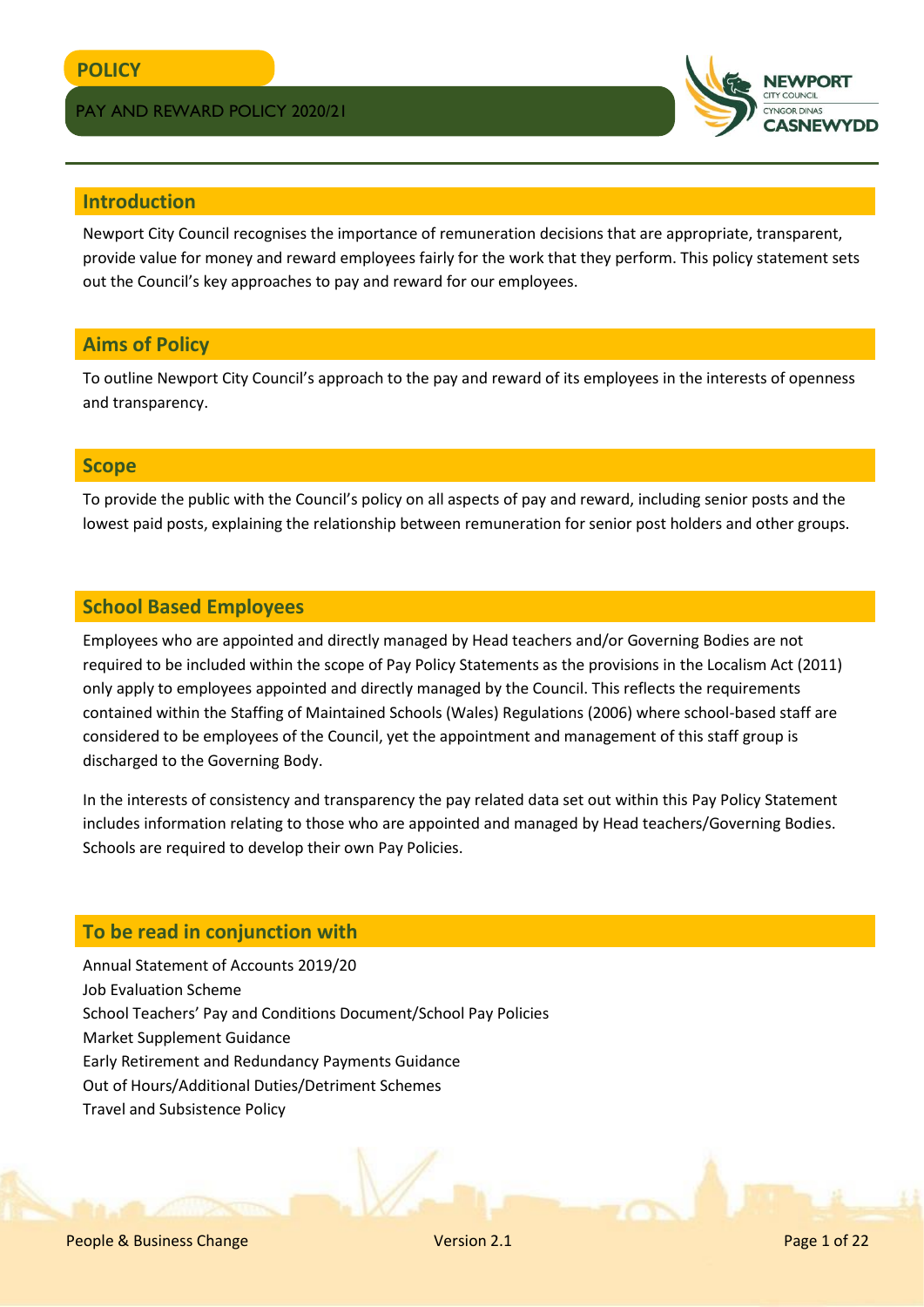

# **Principles**

This is Newport City Council's 2020/21 annual Pay and Reward Policy for the period 1<sup>st</sup> April 2020 to 31<sup>st</sup> March 2021. This Pay and Reward Policy provides the framework for decision making on pay and in particular decision making on senior pay.

The Council recognises that there is public interest in public sector pay and therefore the importance of being transparent in its decisions relating to pay. It is recognised that senior posts in the Council are accountable for delivering the current strategic objectives of the organisation, including demonstrating value for money and the role that senior leadership plays in the quality of service delivery. The context of managing resources effectively and appropriately is of importance to the Council and transparency on pay is therefore appropriate to publish for public scrutiny.

In accordance with the requirements of Section 38 of the Localism Act 2011 and of the Revised Guidance issued by the Welsh Government in December 2015, Newport City Council is required to publish a Pay Policy Statement for each financial year detailing:

- a) The Council's definition of senior posts
- b) The Council's definition of lowest paid employees
- c) Reasons for adopting these definitions
- d) The relationship between the remuneration of senior posts and that of the lowest paid employees

In addition to this Pay and Reward Policy, remuneration reporting is included in the Council's Annual Statement of Accounts. The 2020/21 information can be found [here](http://www.newport.gov.uk/documents/Council-and-Democracy/About-the-council/Finance/2017-18-Financial-Statements-Final-Signed.pdf)

The Council's senior posts are defined as: Chief Executive Strategic Director – People Strategic Director – Place Chief Education Officer Head of Finance (Section 151 Officer) Head of Law and Regulation (Monitoring Officer) Head of People and Business Change Head of Children and Young People's Services Head of Adult and Community Services Head of Regeneration, Investment and Housing Head of City Services

# **POLICY**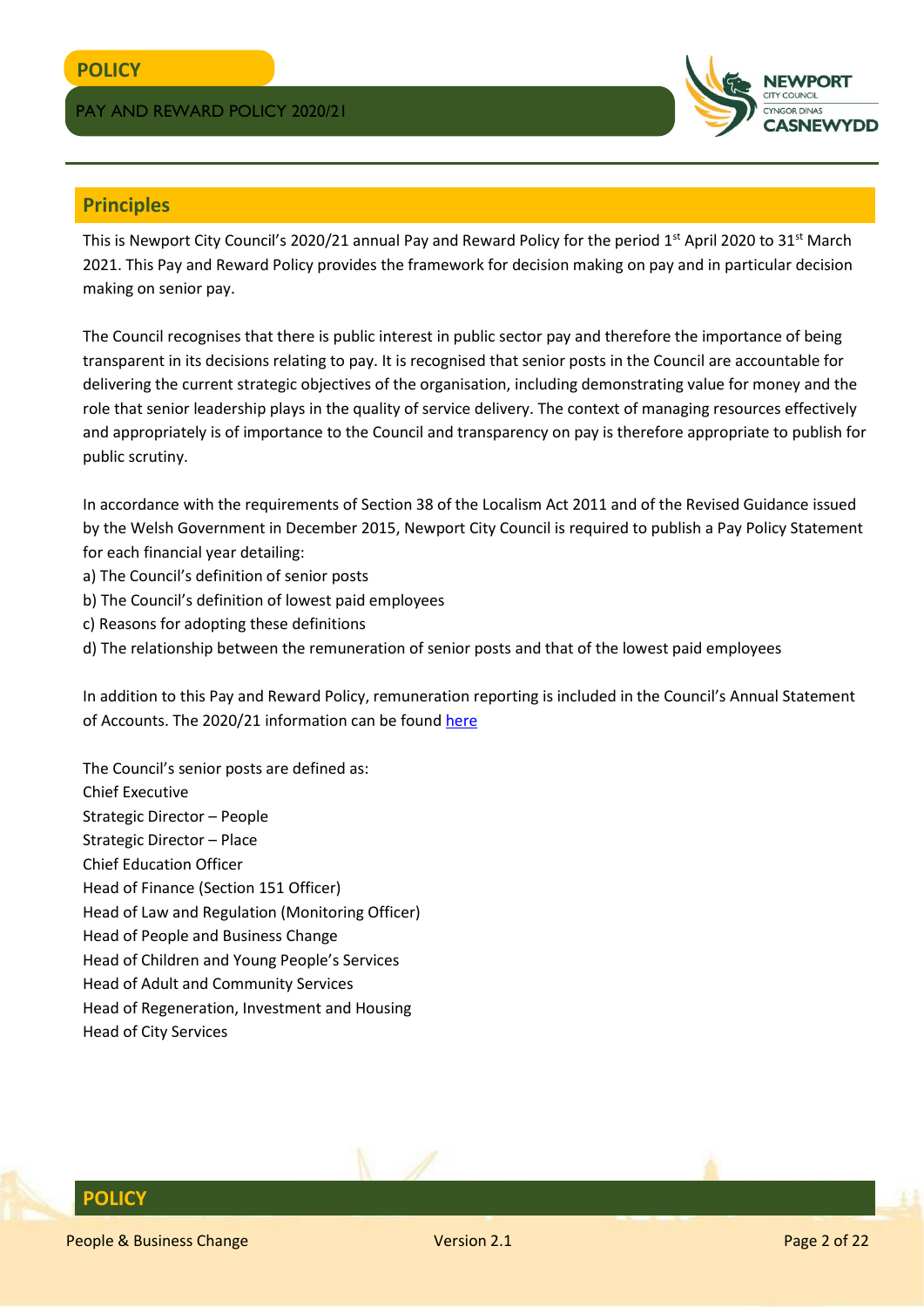

#### **1.0 Legislative Framework**

#### **1.1 General**

In determining the pay and remuneration of all its employees, the Council will comply with all relevant employment legislation. This includes the Equality Act (2010), Part Time Employment (Prevention of Less Favourable Treatment) Regulations (2000), the Agency Workers Regulations (2010), Transfer of Undertakings (Protection of Employment) Regulations (2006) where relevant, and the National Minimum Wage Act (1998).

With regards to Equal Pay requirements contained within the Equality Act, the Council aims to ensure that there is no pay discrimination within its pay structures and that pay differentials can be objectively justified using equality proofed job evaluation mechanisms which directly relate salaries to the requirements, demands and responsibilities of the role.

#### **1.2 Pay in schools**

Employees who are appointed and directly managed by Head teachers and/or Governing Bodies are not required to be included within the scope of Pay Policy Statements as the provisions in the Localism Act (2011) only apply to employees appointed and directly managed by the Council. This reflects the requirements contained within the Staffing of Maintained Schools (Wales) Regulations (2006) where school-based staff are considered to be employees of the Council, yet the appointment and management of this staff group is discharged to the Governing Body.

In the interests of consistency and transparency the pay related data set out within this Pay Policy Statement includes information relating to those who are appointed and managed by Head teachers/Governing Bodies. Schools are required to develop their own Pay Policies.

#### **2.0 Responsibility for Pay Decisions**

#### **2.1 Responsibility for the Approval of the Pay and Reward Policy**

The Council's Pay and Reward Policy incorporates the statutory provisions of the Localism Act (2011) in relation to pay policy statements. Approval of this statement and of any amendments to it is therefore a matter for full Council and cannot be delegated to any sub-committee.

#### **2.2 Responsibility for Council Pay Structure and Employment Terms and Conditions**

As per the Council's constitution, overall responsibility for Council policy in relation to pay and grading structures, and employment terms and conditions rests with the Cabinet, with specific policy decisions delegated to the Cabinet Member for Community and Resources.

The exception to this is the matter of senior pay structures, where any proposed changes are a matter for full Council.

#### **2.3 Delegated Authority**

Managers should be aware of their delegated levels of authority. Delegations for decisions on pay cannot be further delegated below these levels: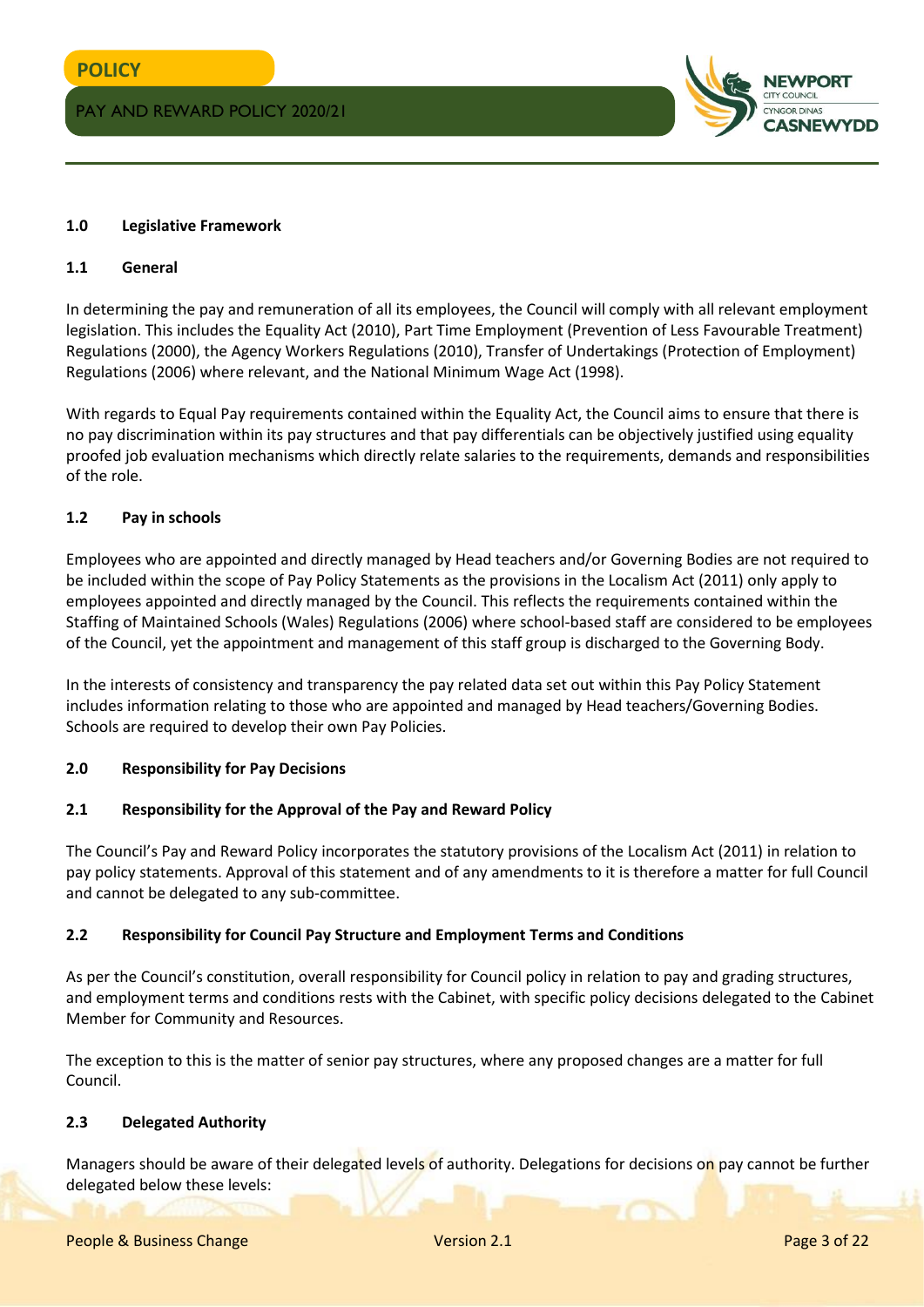

| <b>Decision</b>                                                                                          | <b>Delegated level of Authority</b>                                                                                                      |
|----------------------------------------------------------------------------------------------------------|------------------------------------------------------------------------------------------------------------------------------------------|
| Salary packages above £100,000 per year                                                                  | <b>Full Council</b>                                                                                                                      |
| Starting pay above grade minimum for the Chief<br>Executive, Strategic Directors and Heads of<br>Service | Appointments Committee                                                                                                                   |
| Market Supplement for the Chief Executive,<br><b>Strategic Directors and Heads of Service</b>            | <b>Appointments Committee</b>                                                                                                            |
| Performance related pay increases for the Chief<br>Executive                                             | Leader and Deputy Leader of the Council in consultation<br>with the Head of People and Business Change                                   |
| Performance related pay increases for the<br><b>Strategic Directors</b>                                  | Leader, Deputy Leader and Chief Executive in consultation<br>with the Head of People and Business Change                                 |
| Pay progression through Head of Service grade                                                            | Strategic Directors in consultation with the Head of People<br>and Business Change                                                       |
| Starting pay above grade minimum for all grades<br>below Head of Service                                 | Head of Service in consultation with Human Resources                                                                                     |
| Market Supplement for posts below Head of<br>Service                                                     | Head of Service in consultation with the Head of Law and<br>Regulation, Head of Finance and Head of People and<br><b>Business Change</b> |
| Pay progression through all grades below Head of<br>Service                                              | Head of Service in consultation with Human Resources                                                                                     |
| Additional duties payments below Head of Service                                                         | Head of Service in consultation with Human Resources                                                                                     |
| Salary detriment                                                                                         | Head of Service*                                                                                                                         |
| Early release of pension                                                                                 | Head of Service*                                                                                                                         |
| Planned overtime payments                                                                                | <b>Head of Service</b>                                                                                                                   |

*Decisions marked with \* are subject to a formal business case and consultation with the Head of Law and Regulation, Head of Finance and Head of People and Business Change. Any dispute will be determined by a Strategic Director.*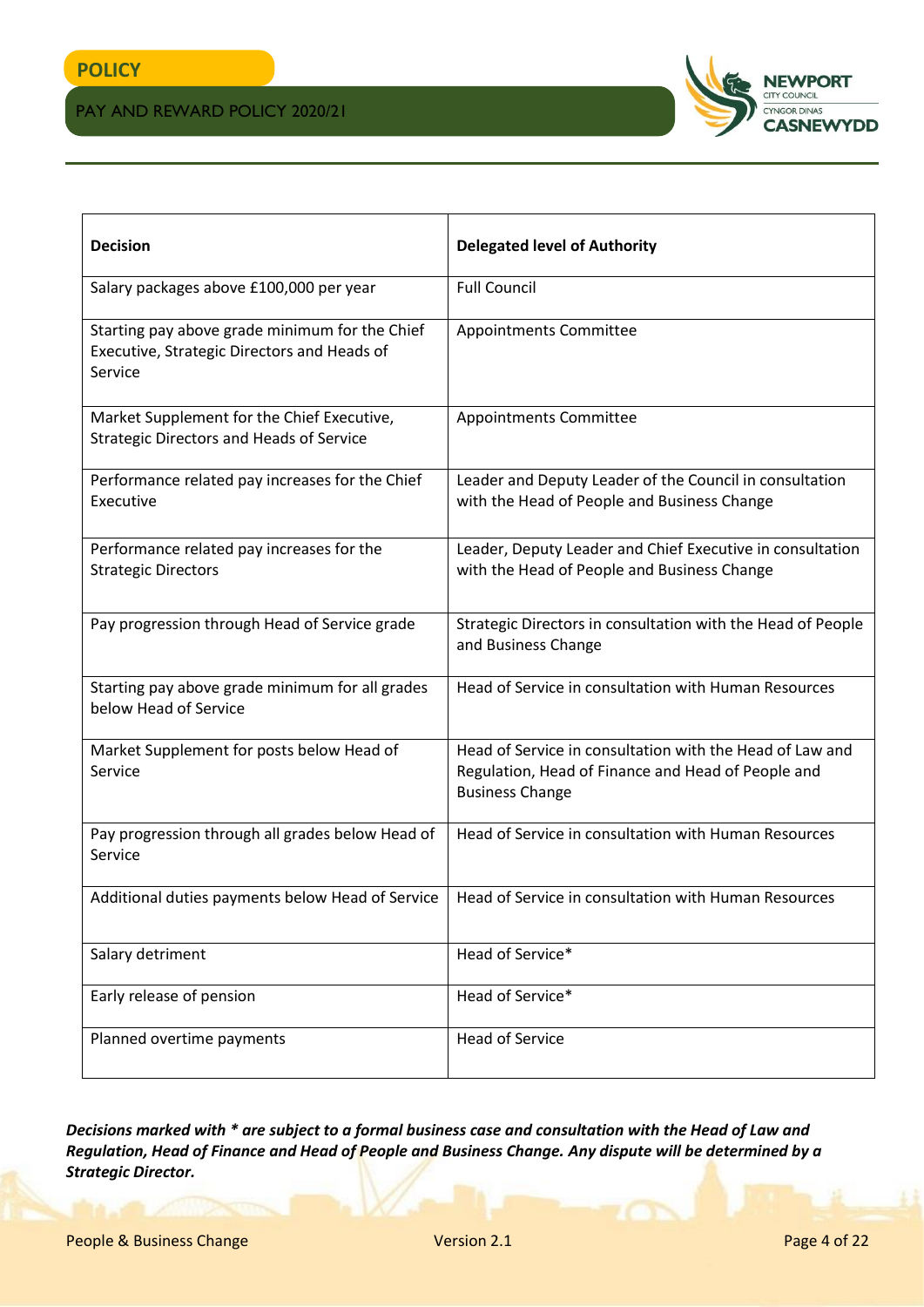

The Head of People and Business Change is responsible for ensuring that the Council's Job Evaluation Scheme (where applicable) and pay processes have been applied. Human Resources is responsible for overseeing any decision on pay to ensure that they are made in accordance with the delegated authority levels and are compliant with the terms of the Pay and Reward Policy.

## **3.0 Terms and Conditions of Service**

The Council's employees are employed on a number of different terms and conditions dependent on the role that they fulfil:

| <b>Employee Group</b>                                                     | <b>Terms and Conditions</b>                                                                                                                                                                                                                                                                |
|---------------------------------------------------------------------------|--------------------------------------------------------------------------------------------------------------------------------------------------------------------------------------------------------------------------------------------------------------------------------------------|
| <b>Chief Executive</b>                                                    | Joint National Council for Chief Executives terms and<br>conditions except for pay which is determined by a local<br>performance related pay arrangement                                                                                                                                   |
| <b>Strategic Directors and Heads of Service</b>                           | Joint National Council for Chief Officers' terms and<br>conditions. Strategic Director pay is determined by a local<br>performance related pay arrangement, Head of Service pay<br>is subject to annual incremental movement through the<br>grade                                          |
| <b>School Teachers</b>                                                    | Head, Deputy, Assistant Head teachers and all other<br>classroom teachers employed directly by the Council (as<br>opposed to those employed by the Governing Body of a<br>voluntary aided school) are paid in accordance with the<br>School Teachers' Pay and Conditions Document (STPCD). |
| School Improvement Professionals and Education<br>Psychologists           | The Soulbury Committee determine pay arrangements and<br>National Joint Council for Local Government Service<br>Employees terms and conditions apply for all other<br>contractual entitlements                                                                                             |
| All other employees (including school-based staff<br>other than teachers) | National Joint Council for Local Government Service<br>Employees apply, supplemented by the Newport City<br>Council Single Status Pay and Grading arrangements                                                                                                                             |

# **4.0 National pay bargaining arrangements**

The Council uses nationally negotiated pay spines for the relevant groups of employees as the basis for its local pay structures. The Council remains committed to adherence with national pay bargaining in respect of the national pay spines and any increases negotiated in the pay spine.

Employees on all terms and conditions will receive a pay award where this is negotiated nationally by the relevant negotiating committee.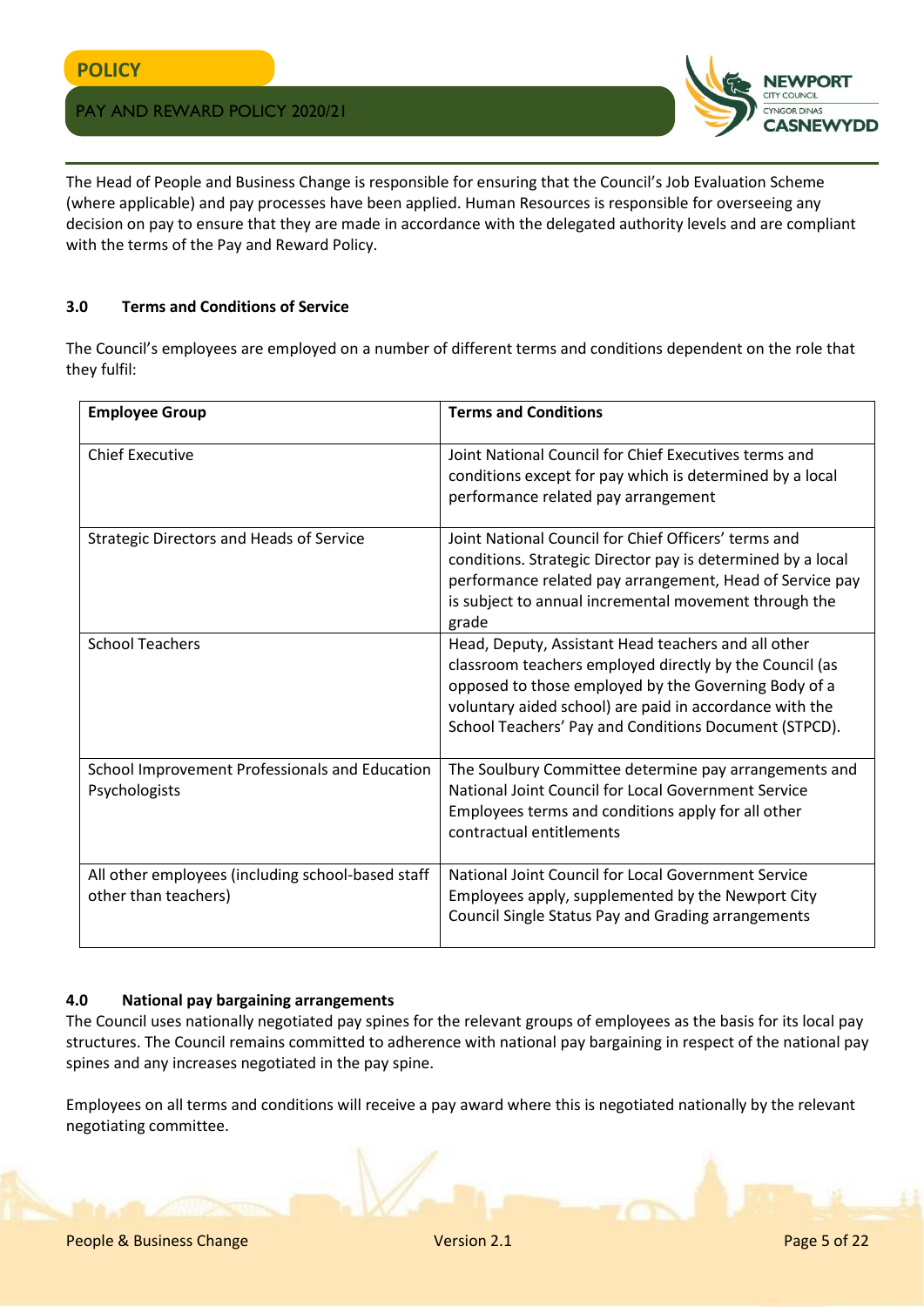

#### **5.0 Process for grading posts**

The Council utilises the Newport City Council Job Evaluation scheme as the basis for its local grading structure. This determines the salaries of the majority of employees including non-teaching staff in schools. The pay and grading structure was agreed through a collective agreement with the recognised trade unions and implemented with effect from 1st April 2015.

The pay grade of posts on Soulbury and Teachers' pay will be determined in accordance with the national and local agreed terms.

The pay grade of JNC posts is through the Hay job evaluation scheme.

#### **6.0 Senior Management Remuneration**

For the purpose of the Council's Pay and Reward Policy, senior management means 'Chief Officers' as defined within Section 43 of the Localism Act (2011). The posts within the Council's structure identified by the statutory definition are set out below:

- Chief Executive
- Strategic Director People
- Strategic Director Place
- Chief Education Officer
- Head of Children and Young People's Services
- Head of Adult and Community Services
- Head of Law and Regulation
- Head of Finance
- Head of People and Business Change
- Head of Regeneration, Investment and Housing
- Head of City Services

The current salary ranges for these posts can be found in Appendix B.

#### **6.1 Recruitment and appointment of Chief Officers**

The Council's policy and procedures with regard to the recruitment of chief officers is set out within the Officer Employment Procedure Rules as set out in Part 4 of the Council's Constitution. When recruiting to all posts the Council will take full and proper account of its own Recruitment Policy and Procedures, Job Security and Diversity Policies. The determination of the remuneration to be offered to any newly appointed chief officer will be in accordance with the pay structure and relevant policies in place at the time of recruitment.

Where the Council remains unable to recruit chief officers under a contract of employment, or there is a need for interim support to provide cover for a vacant substantive chief officer post, the Council will, where necessary, consider and utilise engaging individuals under 'contracts for service'. These will be sourced through a relevant procurement process ensuring the Council is able to demonstrate the maximum value for money benefits from competition in securing the relevant service. The Council does not currently have any chief officers engaged under such arrangements. Any substantive chief officer appointment made under a contract for service is subject to the approval of full Council in accordance with the provisions of the Council's Constitution.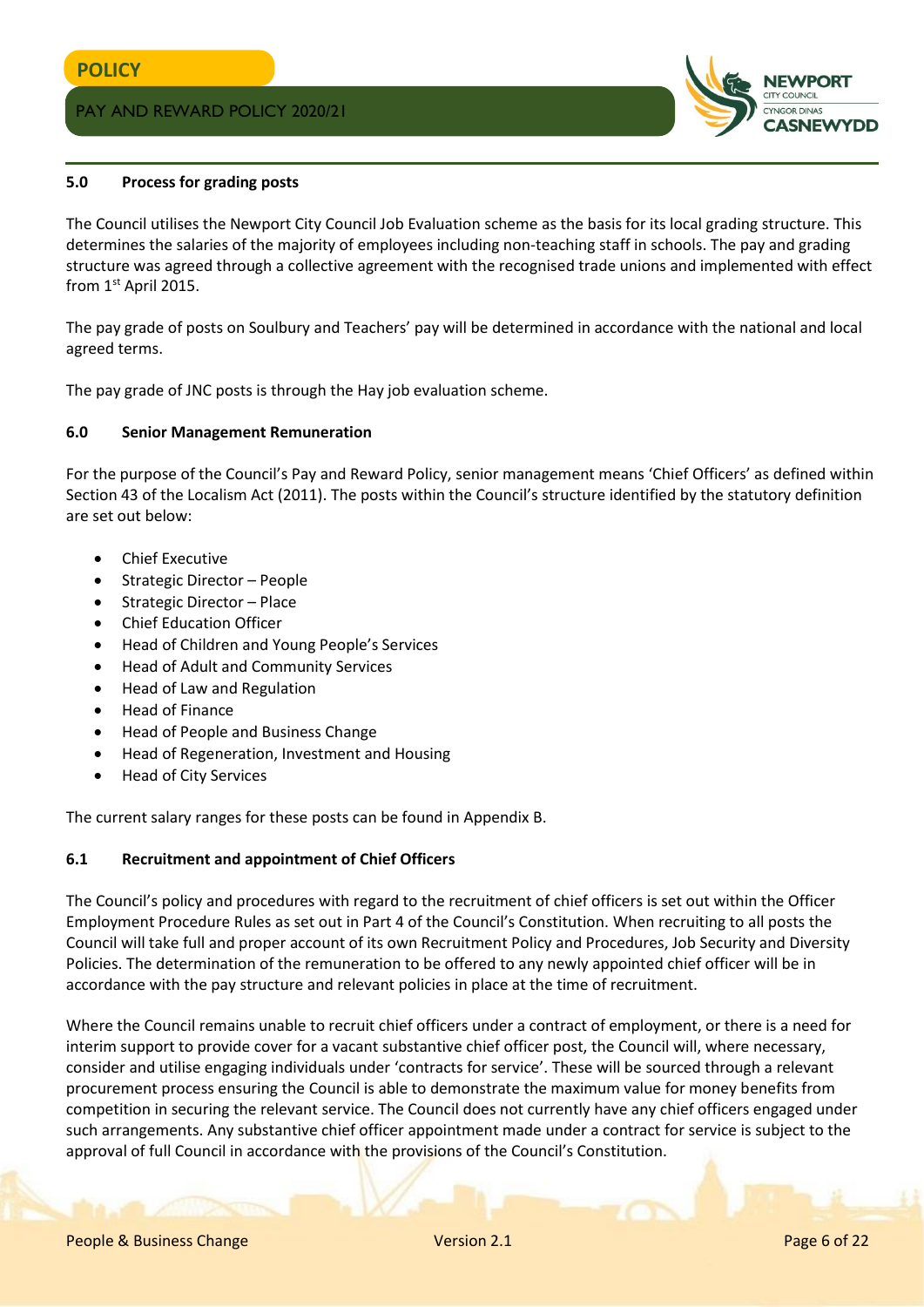

#### **6.2 The role of the Chief Executive**

The Chief Executive is the senior officer who leads and takes responsibility of the organisation. The organisation has a turnover of £275m and is responsible for a wide range of services employing some 5500 staff.

The role of the Chief Executive is a full time and permanent appointment. Post holders are selected on merit, against objective criteria, following public advertisement. They are appointed by the Council's Appointments Committee. As head of the paid service, the Chief Executive works closely with elected members to deliver Newport's corporate plan.

The Chief Executive routinely works evenings as well as the standard Monday to Friday business week. The Chief Executive also heads the 'on call' arrangements particularly to cover emergency planning requirements.

#### **6.3 Chief Executive Pay**

The salary for the Chief Executive is set out in Appendix B, and the Chief Executive may receive additional payments for any of the elections where they are the Returning Officer.

Details of the Chief Executive's pay, including any additional payments are published on page 109 of the annual accounts of the Council and can be accessed [here](http://www.newport.gov.uk/documents/Council-and-Democracy/About-the-council/Finance/2017-18-Financial-Statements-Final-Signed.pdf)

The Chief Executive is a member of the LGPS pension scheme and details are disclosed in the remuneration report. There have been no increases or enhancements to the pension outside of standard arrangements.

The notice period for the role is 3 months.

#### **6.4 Proposals to change the Chief Executive's salary**

Where the Council proposes to change the Chief Executive's salary level and the proposed change is not commensurate with a change to the salaries of the authority's other employees, it will consult the Independent Remuneration Panel for Wales (IRPW) about the proposed change. The Council will provide the IRPW with all relevant information regarding its proposed change and will have due regard to any IRPW recommendations on the proposals.

The Council is required to declare whether or not any referrals have been made to the IRPW. To date there have been no referrals made to the IRPW regarding any aspects of the Chief Executive's salary in the Council's Pay and Reward Policy.

The Council will have regard to any recommendation received from the IRPW when performing its functions under section 38 or 39 of the Localism Act 2011. This may include any recommendations from the IRPW in relation to a policy within the Council's Pay and Reward Policy regarding severance packages.

#### **6.5 Joint Appointments**

The Council's intention is to continue to develop collaborative working on a planned and strategic basis with local authority partners and also with other public sector organisations. Therefore, when senior vacancies arise, including at Chief Officer level, the views of elected Members will be sought as to whether consideration of a joint appointment would be appropriate. If Members are supportive, discussions will take place with partners and neighbouring authorities to determine whether the posts can be reconfigured as a joint appointment, instead of automatically being filled on a like for like basis.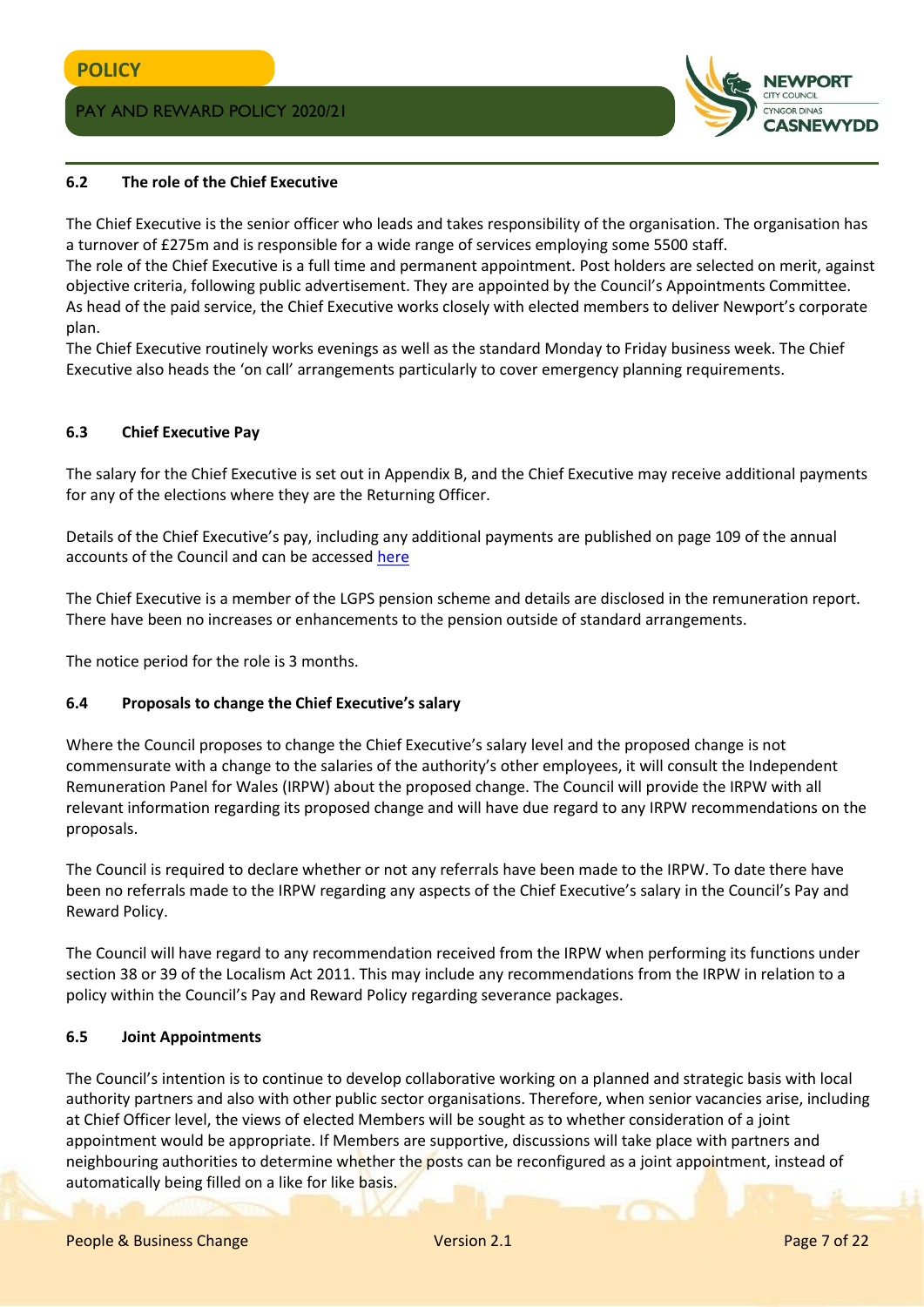

If a decision is made to progress with a joint appointment, both parties will need to reach agreement on the salary and overall remuneration package for the post, and the proportion to this which each party will pay. Where the Council will be the employer of the joint appointee, the determination of salary and other pay arrangements will be in accordance with this Pay and Reward Policy.

Any joint appointments at Chief Officer level will be made in accordance with the provisions of the Officer Employment Procedure Rules contained in the Council's Constitution.

#### **7.0 Pay Relativities within the Council**

The relationship between the rate of pay for the lowest paid Council employee and that of the Council's Chief Officers is determined by the processes used for determining pay and grading structures as set out in this Pay and Reward Policy. A copy of the Council's grades for NJC posts is published on the external webpag[e here.](http://www.newport.gov.uk/documents/Council-and-Democracy/Transparency/Job-grades/Job-Grades-February-2018.pdf)

The lowest paid persons employed under a contract of employment with the Council are employed at spinal column point 1 of the National Joint Council pay spine for Local Government Services which is £9.25 per hour with a pay supplement of 0.05p per hour to match the foundation living wage hourly rate of £9.30 per hour.

The Council employs Apprentices (and other trainees) who are not included within the definite of lowest paid employees as they are not employed under Contracts of Employment.

The relationship between the rate of pay for the lowest paid employees and the Council's Chief Officers is regulated by the processes used for determining pay and grading structures as set out in this Pay and Reward Policy.

The salary utilised for the Chief Officer calculations of all the pay multiple data is £127,411.

As part of its commitment to pay transparency and following the recommendations of the Hutton "Review of Fair Pay in the Public Sector" (2011), the Council will publish information on pay relativities on an annual basis. The information for 2019/20 is as follows:

| <b>Multiple of Salary</b> |                                                                                                                                                        | Ratio |
|---------------------------|--------------------------------------------------------------------------------------------------------------------------------------------------------|-------|
| $\bullet$                 | the multiple between the annual salary of the lowest paid<br>Council employee and the Chief Executive (full-time equivalent<br>basis) as a ratio       | 1:8:0 |
| $\bullet$                 | the multiple between the annual salary of the lowest paid<br>Council employee and the average Chief Officer (full-time<br>equivalent basis) as a ratio | 1:4:5 |
| $\bullet$                 | the multiple between median earning of Council employees<br>and the Chief Executive (full-time equivalent basis) as a ratio                            | 1:4:4 |
| $\bullet$                 | the multiple between median earning of Council employees<br>and the average Chief Officer (full-time equivalent basis) as a<br>ratio                   | 1:2:4 |

Note:

i) Column A provides the pay ratio as per the requirement of the Localism Act 2011

ii) These figures exclude remuneration for appointments within organisations for which the Council provides a payroll service but is not the employer.

iii) These figures exclude remuneration for joint appointments where the Council is not the employer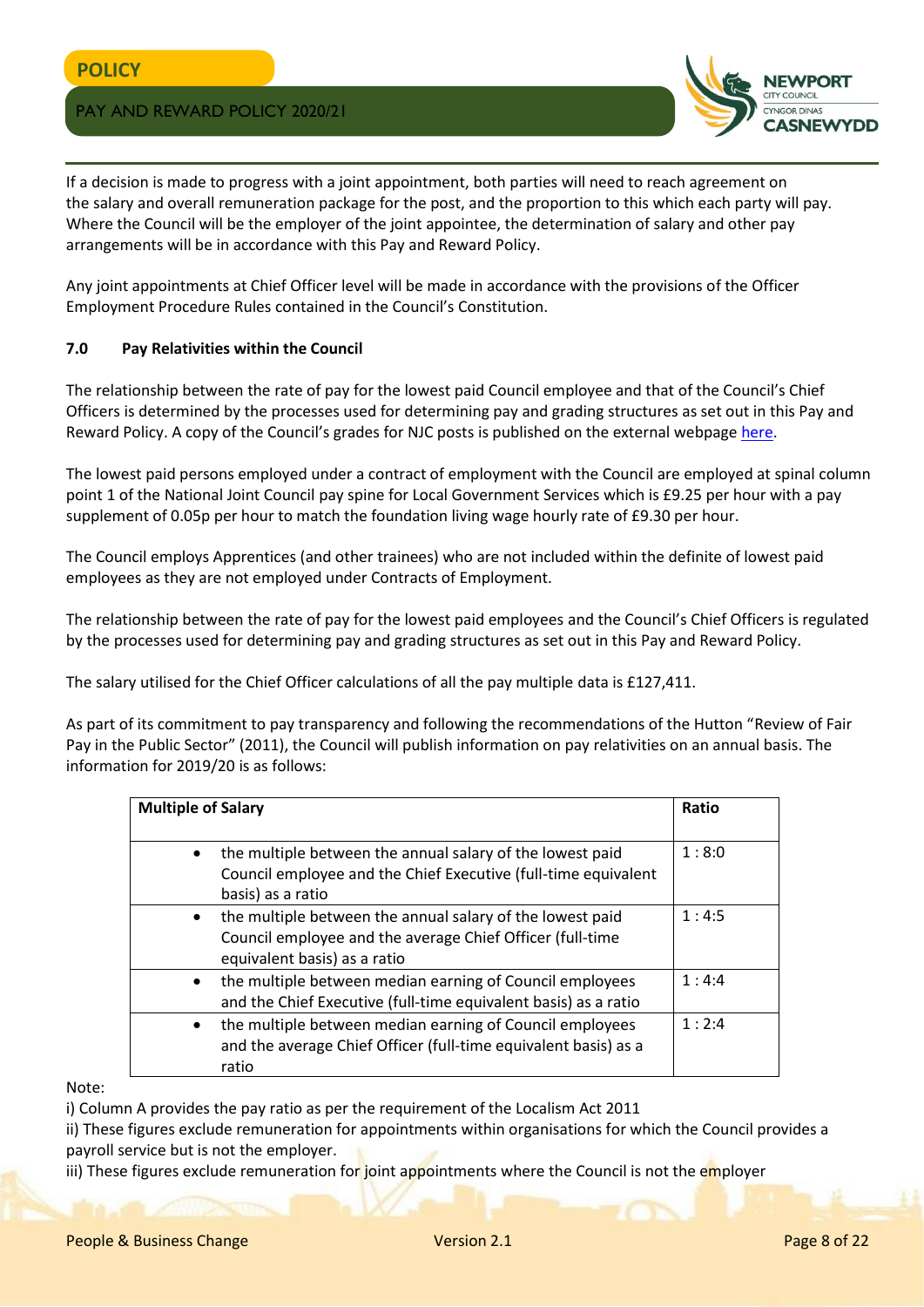

In relation to the gender pay gap, the Council's Gender Pay Gap 2019 report outlines the gender pay gap between men and women in the Council. As at April 2019 the Council had a mean gender pay gap of 3.6% and a median gender pay gap of 0%. There is no bonus paid to any employee, therefore no bonus gender pay gap exists, and our quartiles are as follows:

|                     | <b>FEMALE</b> | <b>MALE</b> | <b>TOTAL</b> |
|---------------------|---------------|-------------|--------------|
| <b>LOWER</b>        | 76%           | 24%         | 100%         |
| <b>LOWER MIDDLE</b> | 70%           | 30%         | 100%         |
| <b>UPPER MIDDLE</b> | 70%           | 30%         | 100%         |
| <b>UPPER</b>        | 70%           | 30%         | 100%         |

## **8.0 Starting Pay**

New appointments will normally be made at the minimum of the relevant grade for the post. Under exceptional circumstances, and where there are compelling and evidenced reasons to support the decision, a new employee may be appointed to a higher increment. Exceptional reasons may include the need to secure the best candidate and/or having regard to the knowledge, skills and competencies of the individual as well as their current and previous salary levels.

All requests to appoint above the minimum of the grade must be agreed by the relevant Head of Service in consultation with their HR&OD Business Partner before any salary offer is made to the candidate. In the case of Chief Officers all requests to appoint above the minimum of the grade must be agreed by the relevant Appointments Committee of the Council.

In addition, all salary packages for Chief Officers with a value of £100,000 or more must be approved by the full Council. The salary package will include salary, performance related pay, fees or allowances and any benefits in kind.

#### **9.0 Annual Pay Progression arrangements**

Pay structures for the all employee groups are attached at the appendices as follows:

Appendix A: NCC NJC Salary Structure with Effect from 1 April 2019 (Applicable to National Joint Council for Local Government Employees) Appendix B: Chief Officer Pay Scales Appendix C: Soulbury Pay Scale Appendix D: School Teachers' (Qualified and Unqualified) Pay Ranges and Leadership Group Pay Spines

The pay progression arrangements for the relevant employee groups are outlined below.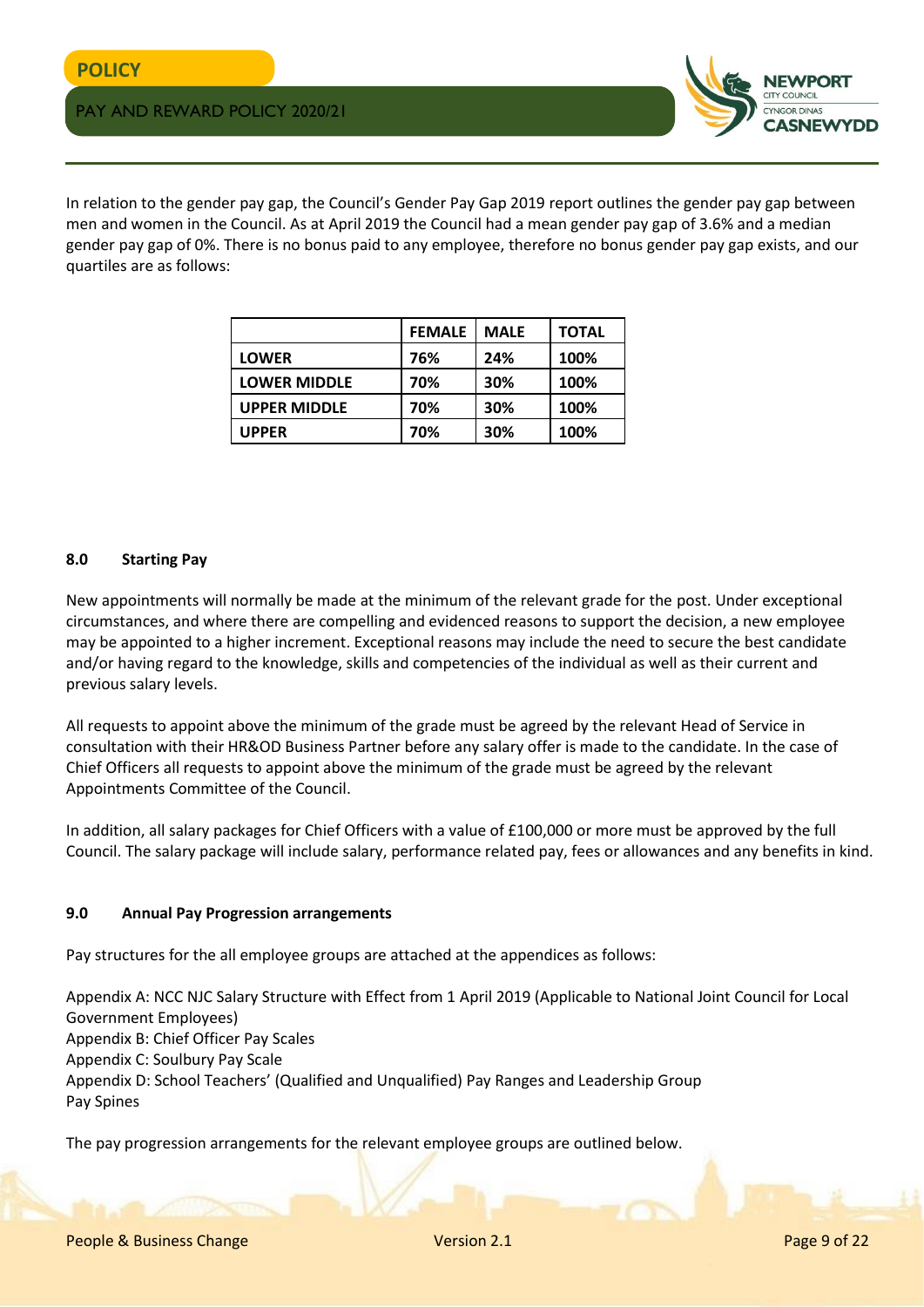

## **9.1 NJC for Local Government Employees**

Increments will be paid on 1st April each year until the maximum of the level is reached subject to the following: (i) In exceptional circumstances, increments may be accelerated within the grade at the discretion of the authority on the grounds of special merit or ability, subject to the maximum of the level not being exceeded in accordance with Head of Service delegation. This will only occur after careful consideration of equal pay requirements and consultation with Human Resources.

(ii) Employees with less than six months' service in the grade by 1st April shall be granted their first increment six months from the actual date of their appointment, promotion or re-grading. All future increments will then be paid on 1 April.

NB: Any action under (i) or (ii) shall not interrupt the payment of subsequent increments on 1 April.

## **9.2 Chief Officers – Chief Executive and Strategic Directors**

The Chief Executive and Strategic Directors will not be paid any annual increment. Any progression within these salary ranges will be based solely on performance in accordance with the agreed performance related pay arrangements.

## **9.3 Chief Officers – Heads of Service**

Increments will be paid to Heads of Service on 1 April each year until the maximum of the level is reached subject to the following:

(i) In exceptional circumstances, increments may be accelerated within the grade at the discretion of the authority on the grounds of special merit or ability, subject to the maximum of the level not being exceeded in accordance with Head of Service delegation. This will only occur after careful consideration of equal pay requirements and consultation with Human Resources.

(ii) Employees with less than six months' service in the grade by 1 April shall be granted their first increment six months from the actual date of their appointment, promotion or re-grading. All future increments will then be paid on 1 April.

NB: Any action under (i) or (ii) shall not interrupt the payment of subsequent increments on 1 April.

#### **9.4 Employees on Soulbury salary scales**

Increments will be paid on 1 September each year until the maximum of the level is reached subject to the following:

(i) In exceptional circumstances, increments may be accelerated within the grade at the discretion of the authority on the grounds of special merit or ability, subject to the maximum of the level not being exceeded in accordance with Head of Service delegation. This will only occur after careful consideration of equal pay requirements and consultation with Human Resources

(ii) Employees with less than six months' service in the grade by 1 September shall be granted their first increment six months from the actual date of their appointment, promotion or re-grading. All future increments will then be paid on 1 September.

(iii) Structured Professional Assessment points will be paid in accordance with the provisions of the Soulbury Committee and the Council's Soulbury Guidance note.

The small group of employees who remain subject to the local agreement reached in June 2005 for employees within school improvement posts are employed on 'spot points' and are therefore not entitled to receive annual increments.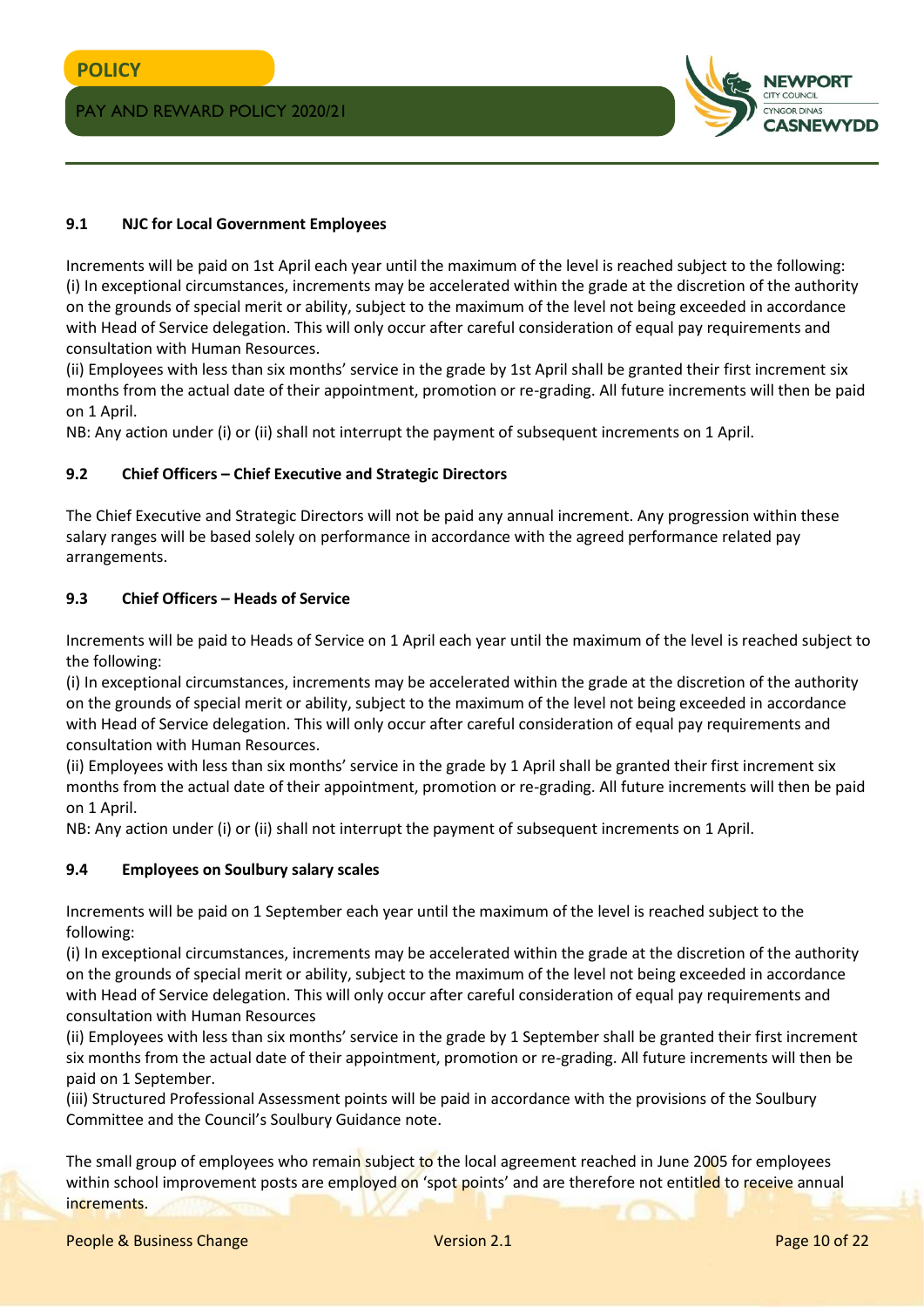

#### **9.5 Withholding an increment**

For all employees in posts subject to incremental progression, an increment may be withheld due to poor performance. This will only apply where formal capability procedures are being followed in accordance with the Council's Capability Policy. Any increment withheld may be paid subsequently if the employee's performance improves.

#### **9.6 Teachers and School Leaders**

Progression for teachers paid on the main or upper pay ranges will be in accordance with the provisions of the STPCD (Wales) 2019; any pay movement, where awarded, applies from 1 September each year. Teachers employed on the Leadership spine (Head Teachers, Deputies and Assistant Head Teachers) are eligible to progress within the pay range for their post on 1 September each year until the maximum point is reached. Progression is subject to meeting the requirements for movement set out in the STPCD (Wales) 2019.

#### **10.0 Pay on Promotion or Transfer**

#### **10.1 Move to a new post at the same level**

Where an employee moves to a new permanent post at the same level, they will normally be appointed on the same salary point and retain the incremental date (where this is relevant) from their original post.

#### **10.2 Pay on promotion**

Where an employee receives a promotion, they will normally be appointed on the minimum point for the new post subject to them receiving a minimum of one increment above their current spinal point in their pre-promotion post.

All requests to appoint above the minimum of the level must be agreed by the relevant Head of Service, in consultation with their HR&OD Business Partner before any salary offer is made.

In the case of Chief Officers all requests to appoint above the minimum of the grade must be agreed by the relevant Appointments Committee of the Council.

#### **11.0 Allowances: Overtime, Bank Holiday Working, Night Work, Standby**

Employees on all terms and conditions, other than Chief Officers and teachers, may be paid allowances, where appropriate, in accordance with the relevant provisions of their terms and conditions of employment as supplemented by local agreement.

Chief Officers and teachers are not eligible for such allowances but are expected to undertake duties outside their contractual hours and working patterns as is commensurate with their salary level without additional payment.

#### **12.0 Additional Payments – All Employees**

Employees on all terms and conditions may be eligible for the following additional payments unless otherwise stated: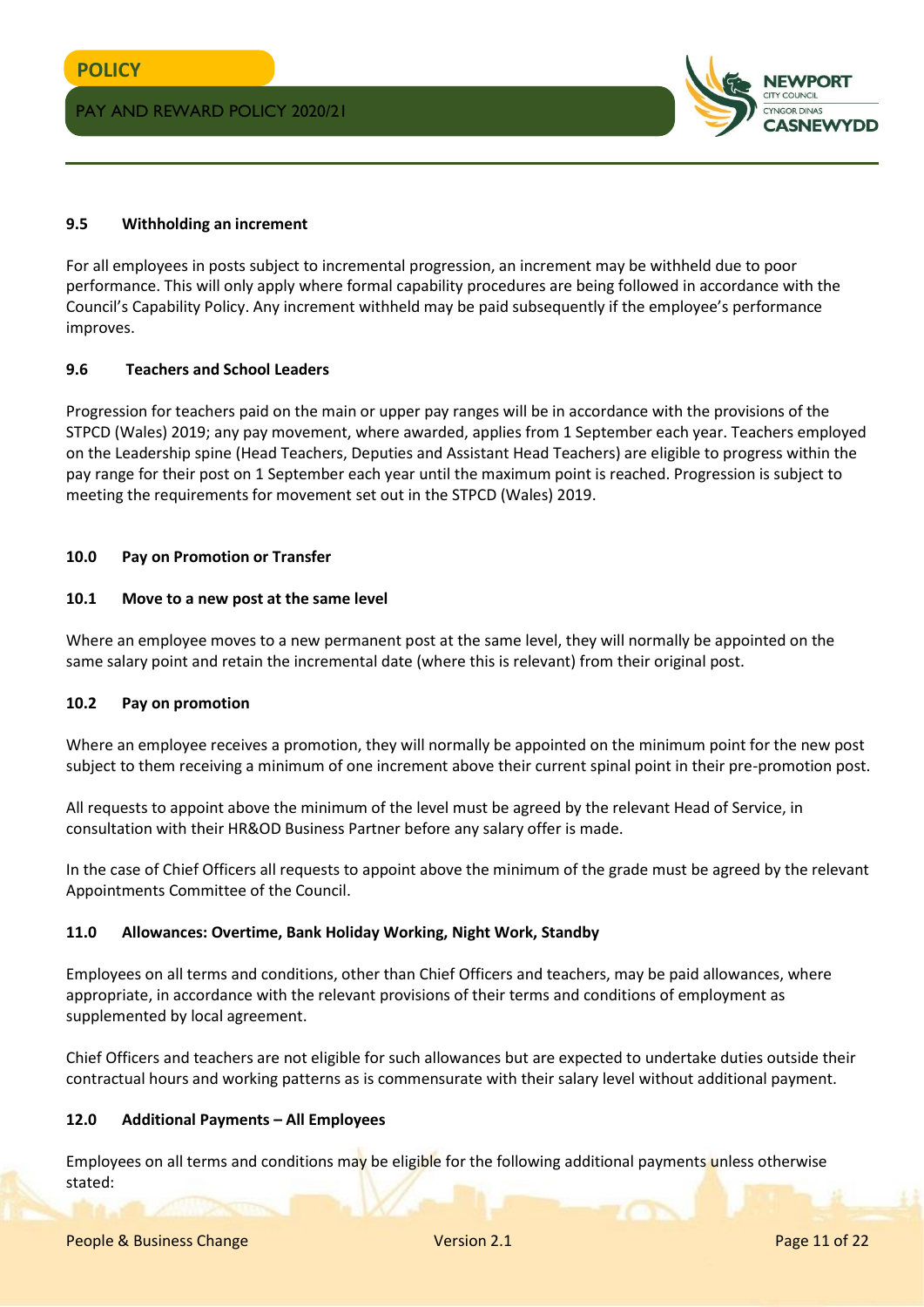

## **12.1 Additional Duties Scheme**

There may be occasions when an employee is asked to carry out additional duties at a higher level to those of their substantive post for a period of time. In such circumstances an additional payment may be made in line with the Council's Additional Duties Scheme, which can be found [here.](http://www.newport.gov.uk/documents/Policies/HR-Additional-Duties-Scheme.pdf)

N.B. Under the School Teachers' Pay and Conditions Document (Wales) 2019, there are no provisions which allow for the payment of honoraria to teachers.

#### **12.2 Professional Fees**

The Council does not pay or reimburse professional/registration fees.

## **12.3 Market Supplements**

Within a diverse workforce encompassing highly skilled professional and technical roles the Council recognises there may be occasions where market forces produce a situation where, in exceptional circumstances, the Council may offer an additional temporary supplement to the pay of a post.

The Council has a Market Supplement Scheme for Local Government Service employees to ensure that requirement for any market pay supplements is objectively justified. With the exception of teachers, the Scheme may apply to other posts within the council.

Supplements are subject to regular review and can be withdrawn where no longer considered justifiable.

#### **12.4 Additional Payments under the STPCD (Wales) 2019**

The STPCD (Wales) 2019 makes provision for the following additional allowances/payments for teachers, subject to the necessary criteria being met:

- Teaching and Learning Responsibility Allowances
- Special Educational Need Allowances
- Recruitment or Retention Incentives and Benefits
- Payments for participation in continuing professional development undertaken outside the school day, out-of-school hours learning activities, activities relating to the provision of initial teaching training and / or additional responsibilities and activities
- learning activities

Where the Council has centrally employed teaching staff, it may make use of the above allowances, subject to meeting the relevant provisions of the STPCD (Wales) 2019.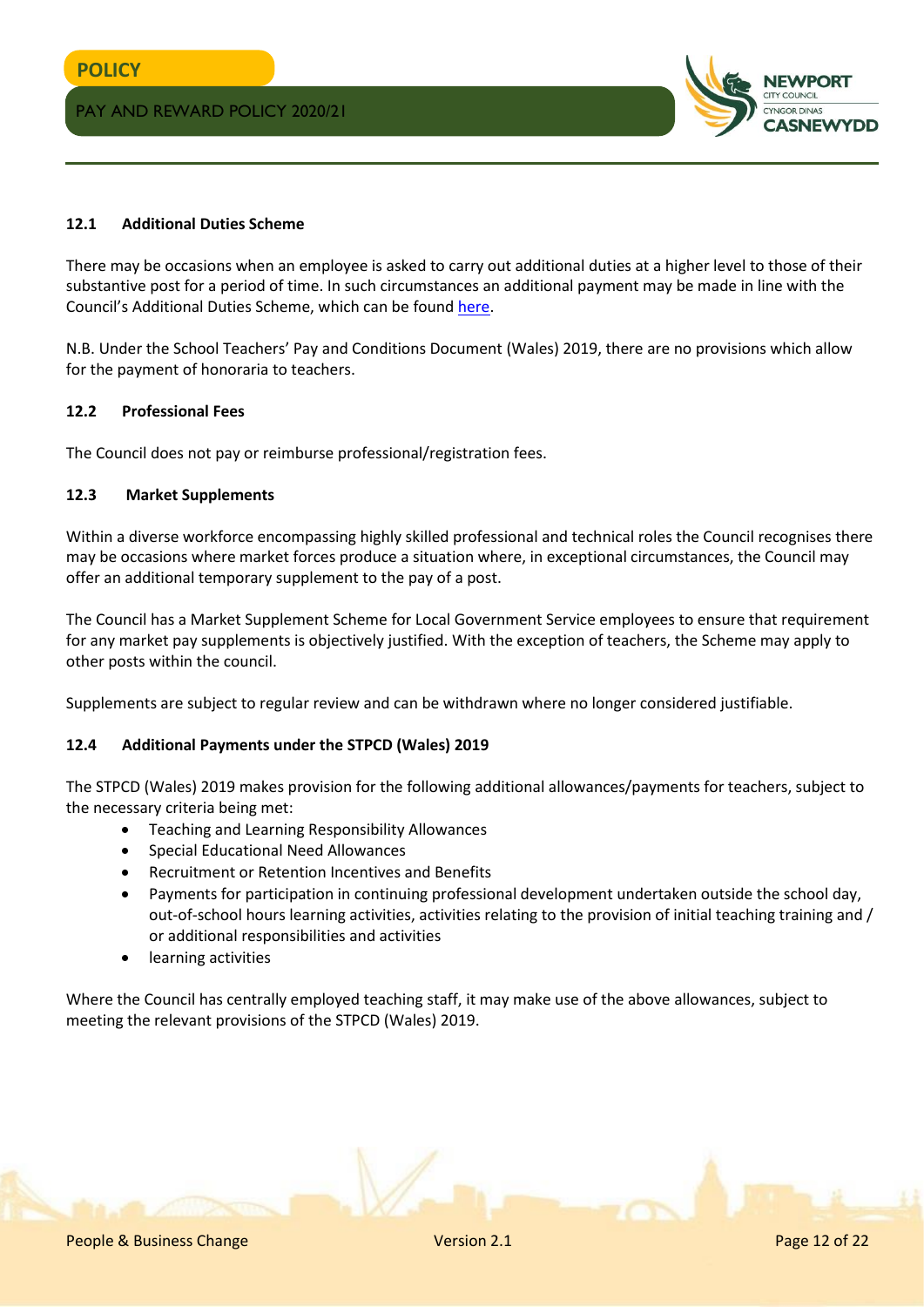

#### **12.5 Travel and Subsistence Expenses**

The Council's Travel and Subsistence Policy seeks to ensure that no employees will be financially disadvantaged whilst undertaking duties which take them from their normal place of work. Employees will be reimbursed additional travelling or subsistence expenses incurred in the course of their work in accordance with this policy, subject to evidence of expenditure being produced. Details of the current rates for travelling and subsistence expenses can be foun[d here.](http://www.newport.gov.uk/documents/Policies/HR-Travel-and-Subsistence-Policy.pdf)

#### **13.0 Returning Officer**

The Council has agreed that the Chief Executive undertakes the role of Returning Officer in respect of local and national elections.

The Returning Officer is an officer of the City Council who is appointed under the Representation of the People Act 1983. Whilst appointed by the Council, the role of the Returning Officer is one which involves and incurs personal responsibility and accountability and is statutorily separate from their duties as an employee of the Council. As Returning Officer, they are paid a separate allowance for each election for which they are responsible.

Other Council staff may undertake duties on behalf of the Returning Officer, e.g. polling clerks, count supervisors, etc. They will receive separate payments for these duties based on their role in any election process.

#### **14.0 Employee Benefits**

In additional to an employee's salary, the Council is able to offer a comprehensive range of benefits designed to enhance the work / life balance of our employees. The current benefits include:

- the Local Government/Teachers' Pension Schemes as applicable
- generous annual leave entitlements in addition to bank holiday entitlement
- The option to purchase up to one week of additional annual leave
- learning and development opportunities
- flexible working arrangements
- employee wellbeing schemes, such as counselling
- childcare vouchers
- cycle-to-work scheme
- car lease scheme
- technology purchase scheme
- discounted gym and leisure membership
- use of the Vectis card scheme to provide retail discounts
- access to financial support and advice
- pay advance facility
- advance loans for sustainable rail and bus travel

#### **15.0 Detriment Arrangements**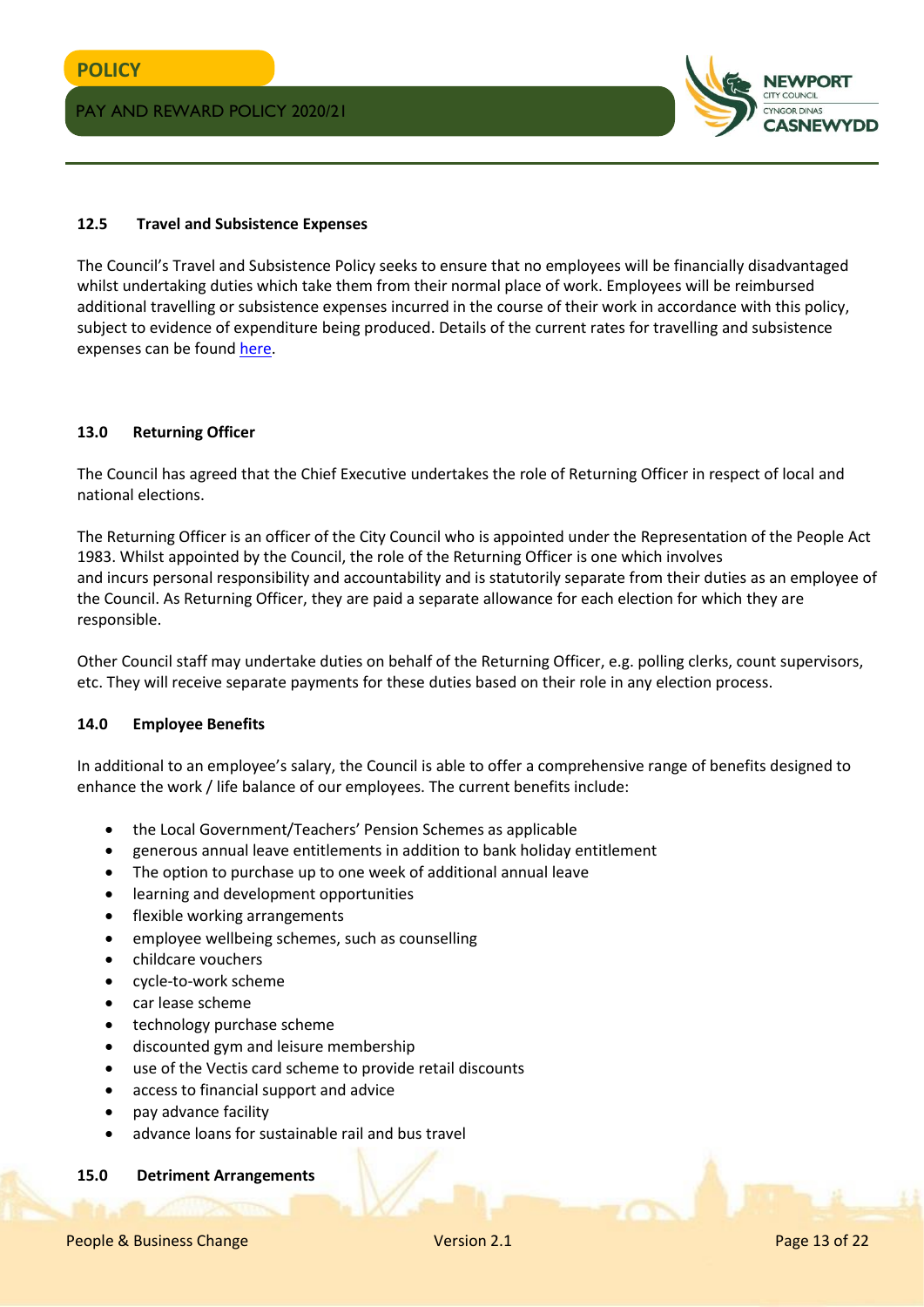

## **15.1 All employees except Teaching staff**

The Council has a non-contractual Detriment Scheme for those employees whose posts are downgraded as a consequence of implementing structural change. This can be found on the Council's Intranet. Detriment arrangements will not apply where the move to a lower graded post is voluntary.

#### **15.2 Teaching Staff**

There are specific statutory arrangements in place for teachers whose posts are downgraded as a result of implementing structural change or because of the implementation of school reorganisations. These provisions are outlined in the STPCD (Wales) 2019.

#### **16.0 Termination of Employment**

#### **16.1 Payments on Termination**

Where an employee's employment is brought to an end on grounds of redundancy or early retirement, they will receive payment on termination of their employment in accordance with the Council's Redundancy Payments and Early Retirement Guidance and discretions relating to the Local Government Pension Scheme policy. This guidance sets out the Council's approach to statutory and discretionary payments on termination of employment of all employees, prior to reaching normal retirement age. It includes the Council's discretions in accordance with the following statutory regulations:

- The Local Government (Early Termination of Employment) (Discretionary Compensation) (England and Wales) Regulations 2006
- The Local Government Pension Scheme (Benefits, Membership and Contributions) Regulations 2007, The Local Government Pension Scheme Regulations 2013 and the Local Government Pension Scheme (Transitional Provisions & Savings) Regulations 2014
- The Teachers' Pension Scheme Regulations 2010 and Teachers (Compensation for Redundancy and Premature Retirement) Regulations.

Chief Officer severance packages above £100,000 must be agreed by full Council. The severance/redundancy package includes any redundancy payment, contractual notice period and full cost of early release of pension (as required under Regulation 68 (2) of the Local Government Pension Scheme).

Payments to the Chief Executive falling outside these provisions or the relevant periods of contractual notice shall be subject to a formal decision made by the Leader and Deputy Leader.

Other payments to other Chief Officers falling outside these provisions or the relevant periods of contractual notice shall be subject to a formal decision made by the Leader and the Cabinet Member for Community and Resources.

#### **16.2 Re-employment following termination**

The Council will not re-employ ex-employees who have been made voluntarily redundant (or left in the "efficient exercise of the service") until a period of 24 months from their leaving date has expired. The same restriction will apply in respect of the placement of such ex-employees via employment agencies or as selfemployed consultants under a contract for services. For the avoidance of doubt this restriction does not apply to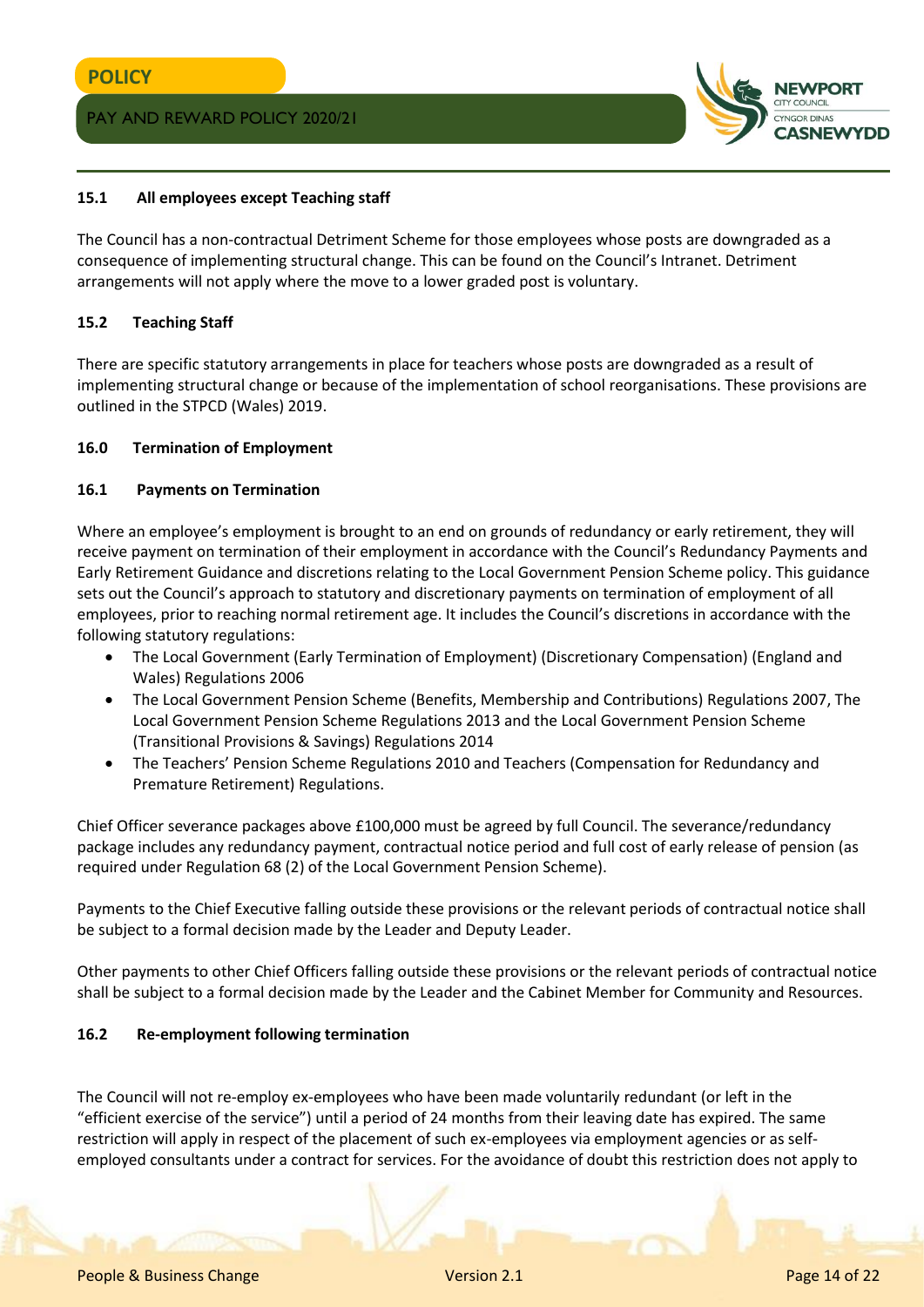

employees who were made compulsory redundant. Where a former employee is re-employed at Chief Officer level, the appointment will be subject to the approval of full Council in accordance with the provisions of the Council's constitution.

The Council will not re-employ staff whose termination of employment is covered by a Settlement Agreement or COT3. The same restriction will apply in respect of the placement of such ex-employees via Employment Agencies or as self-employed consultants under a contract for services. Delegated authority will be given to the Chief Executive, Strategic Directors (for posts in their respective services), Head of People and Business Change and the Head of Law and Regulation to consider any pre or post termination requests to waive this policy provision on a case by case basis. A number of factors will be relevant in considering requests to waive this policy provision including, financial, working relationships and trust and confidence (this is not an exhaustive list). In the event that a request to waive is agreed, ex-employees will not be able to recommence employment with the Council (after an open advertisement and successful outcome from a recruitment and selection process) until a period of time has elapsed that is equal in length to the number of weeks' pay their compensation payment equates to.

# **17.0 Confidentiality**

The application of this Pay and Reward Policy will be undertaken in an open and transparent way but the salary details of individual members of staff shall remain confidential. Where the Council is required to publish salary information in accordance with the provisions of the Accounts and Audit (Wales) Regulations 2005, this information is published on an anonymised basis due to the requirements of the current Data Protection Act.

#### **18.0 Workforce Information**

It is recognised that accurate workforce data is critical to the management of the Council's most valuable and costly resource, its employees, and to the implementation of this Pay and Reward Policy. People and Business Change will be responsible for analysing the data that is currently collected in order to inform any future proposed changes to this policy/related policy and in order to fully understand the financial context.

#### **19.0 Partnership with Trades Unions**

The Council will endeavour to maintain the joint working approach that it has developed with its recognised Trade Unions and will continue to work closely with them on pay related matters. There has been consultation with representatives of the recognised Trade Unions during the development of this Pay and Reward Policy. Collective bargaining processes will be followed as appropriate for any proposed changes to pay and/or allowances.

# **20.0 Publication**

Following approval by the full Council, and in accordance with the requirements of the Localism Act, this Pay and Reward Policy will be published on the Council's Website.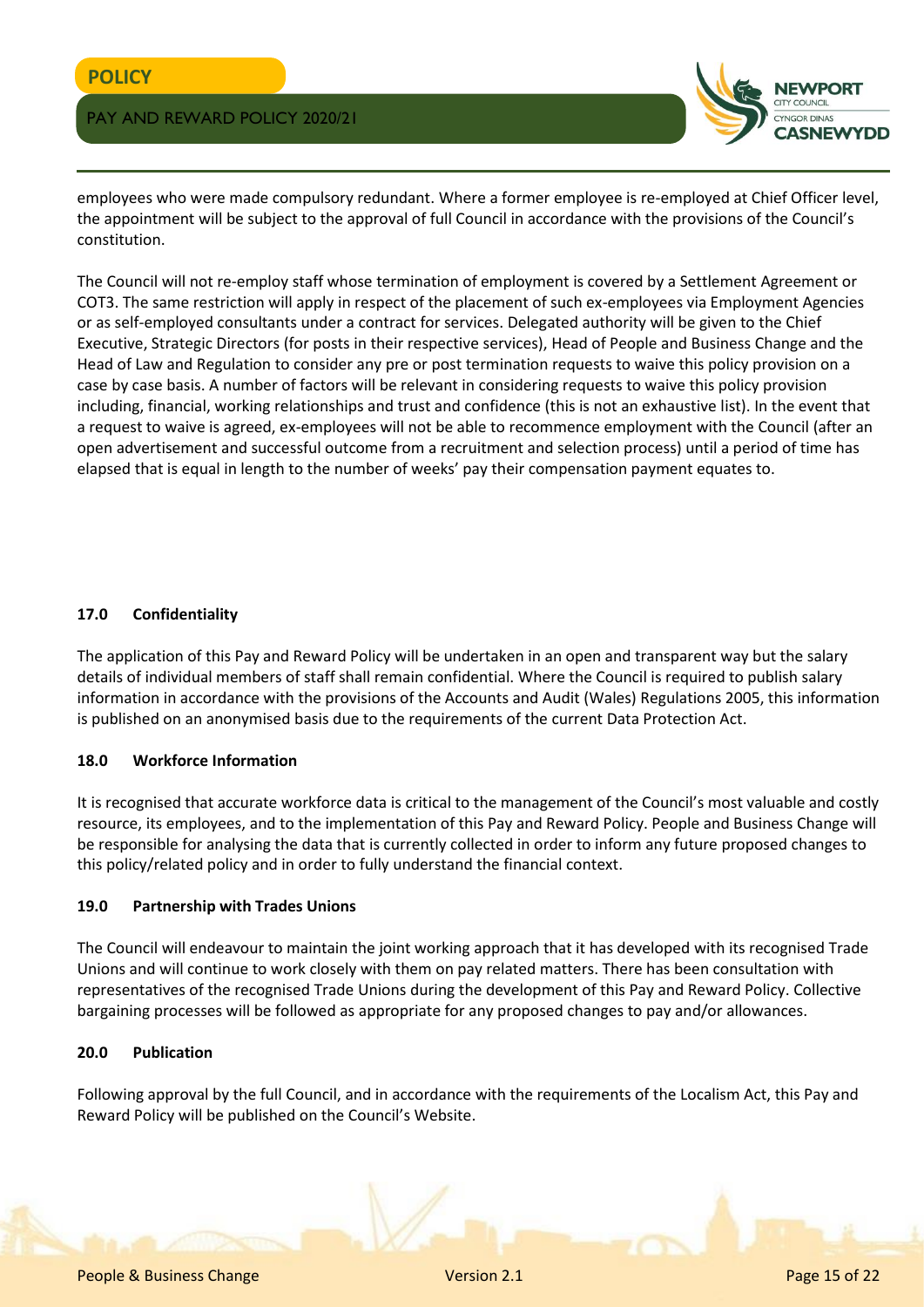

In addition, for posts where the full-time equivalent salary is at least £60,000, in accordance with the provisions of Accounts and Audit (Wales) Regulations 2005, the Council's Annual Statement of Accounts will include a note setting out:

- the total amount of salary, fees or allowances paid to or receivable by the postholder in the current and previous year
- any bonuses so paid or receivable by the postholder in the current and previous year
- any sums payable by way of expenses allowance that are chargeable to UK income tax
- any compensation for loss of employment and any other payments connected with termination
- any benefits received that do not fall within the above.

#### **21.0 Policy Review**

This Pay and Reward Policy outlines the current position in respect of pay and reward within the Council. It will be reviewed and reported to Council on an annual basis to ensure it meets the principles of fairness, equality, accountability and value for money for the authority and its residents.

This Pay and Reward Policy is updated and approved by Council on an annual basis. This statement will come into immediate effect once fully endorsed by Council at its meeting in October2020.

| <b>Created By:</b>      | <b>Rachael Davies</b> |
|-------------------------|-----------------------|
| <b>Date Created:</b>    | February 2020         |
| <b>Reviewed By:</b>     | <b>Rachael Davies</b> |
| <b>Date Reviewed:</b>   | 28/02/2020            |
| <b>Current Version:</b> | e.g. February 2018    |

# **Document Control**

| <b>Version</b> Date |                         | <b>Author</b>       | Notes/Changes       |
|---------------------|-------------------------|---------------------|---------------------|
| e.g. $V$            | Click to<br>enter date. | Click to enter text | Click to enter text |
| e.g. VI             | Click to<br>enter date. | Click to enter text | Click to enter text |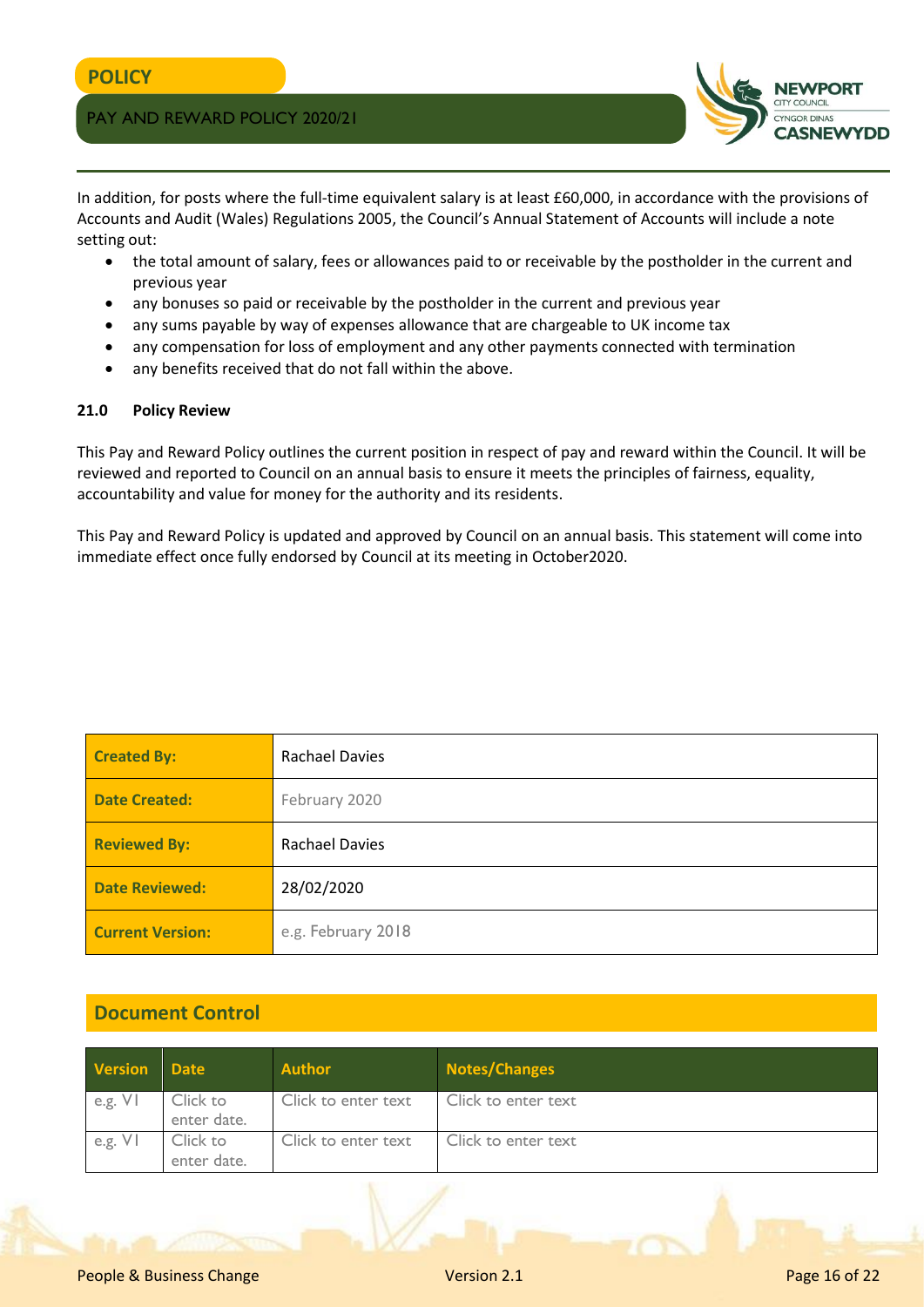

| e.g. $V$  | Click to<br>enter date. | Click to enter text | Click to enter text |
|-----------|-------------------------|---------------------|---------------------|
| e.g. VI   | Click to<br>enter date. | Click to enter text | Click to enter text |
| e.g. $VI$ | Click to<br>enter date. | Click to enter text | Click to enter text |
| e.g. $V1$ | Click to<br>enter date. | Click to enter text | Click to enter text |
| e.g. VI   | Click to<br>enter date. | Click to enter text | Click to enter text |
| e.g. $V1$ | Click to<br>enter date. | Click to enter text | Click to enter text |
| e.g. VI   | Click to<br>enter date. | Click to enter text | Click to enter text |
| e.g. VI   | Click to<br>enter date. | Click to enter text | Click to enter text |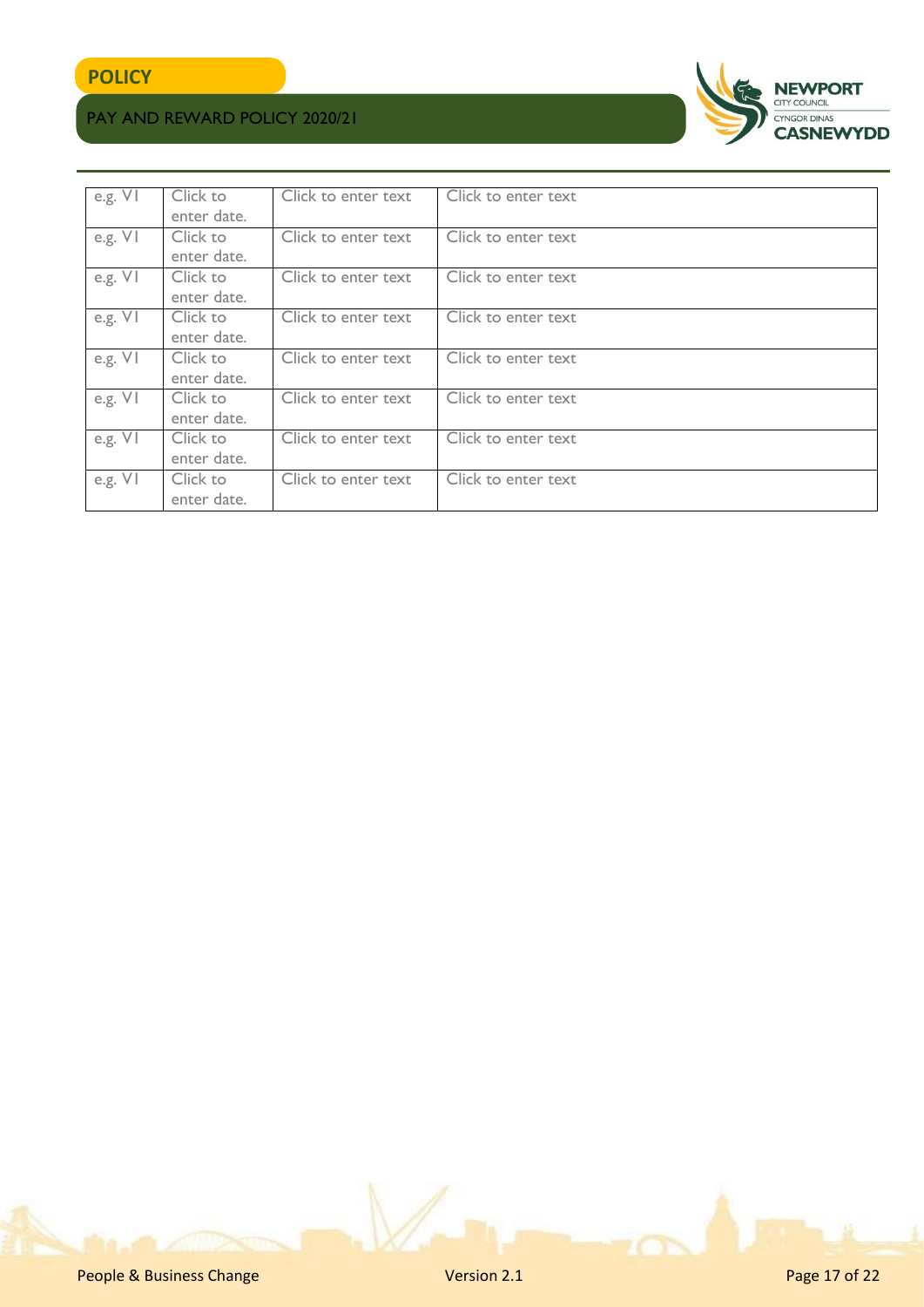

## **Appendix A: NJC FOR LOCAL GOVERNMENT WORKERS SALARY RATES 1 APRIL 2020**

| <b>Spinal</b>   | <b>Annual Salary</b> | <b>Monthly</b>  | <b>Weekly Salary</b> | <b>Hourly</b>    |               |               |
|-----------------|----------------------|-----------------|----------------------|------------------|---------------|---------------|
| <b>Column</b>   | £                    | <b>Salary £</b> | £                    | <b>Rate (37)</b> |               |               |
| <b>Point</b>    |                      |                 |                      | £                |               |               |
| 1               | 17842                | 1486.79         | 342.17               | 9.2477           | Grade 1       |               |
| $\overline{2}$  | 18198                | 1516.50         | 349.00               | 9.4325           | $(210-253)$   |               |
| 3               | 18562                | 1546.52         | 355.98               | 9.6210           |               | Grade 2       |
| 4               | 18933                | 1577.73         | 370.36               | 9.8133           |               | $(254 - 297)$ |
| 5               | 19312                | 1609.32         | 370.36               | 10.0098          | Grade 3       |               |
| 6               | 19698                | 1641.52         | 377.77               | 10.2101          | $(298-341)$   |               |
| $\overline{7}$  | 20092                | 1674.31         | 385.32               | 10.4141          |               |               |
| 8               | 20493                | 1707.79         | 393.02               | 10.6223          |               | Grade 4       |
| 9               | 20903                | 1741.96         | 400.89               | 10.8348          |               | $(342 - 397)$ |
| 10              | 21322                | 1776.81         | 408.91               | 11.0515          |               |               |
| 11              | 21748                | 1812.34         | 417.09               | 11.2726          |               |               |
| 12              | 22183                | 1848.56         | 425.42               | 11.4978          |               |               |
| 13              | 22627                | 1885.55         | 433.93               | 11.72.79         |               |               |
| 14              | 23080                | 1923.31         | 442.62               | 11.9628          | Grade 5       |               |
| 15              | 23541                | 1961.75         | 451.47               | 12.2019          | $(398-453)$   |               |
| 16              | 24012                | 2000.97         | 460.50               | 12.4458          |               |               |
| 17              | 24491                | 2040.96         | 469.70               | 12.6946          |               |               |
| 18              | 24982                | 2081.80         | 479.10               | 12.9486          |               |               |
| 19              | 25481                | 2123.41         | 488.67               | 13.2074          |               |               |
| 20              | 25991                | 2165.88         | 498.45               | 13.4716          |               | Grade 6       |
| 21              | 26511                | 2209.21         | 508.42               | 13.7411          |               | $(454 - 509)$ |
| 22              | 27041                | 2253.39         | 518.59               | 14.0159          |               |               |
| 23              | 27741                | 2311.79         | 532.03               | 14.3791          |               |               |
| 24              | 28672                | 2389.37         | 549.88               | 14.8616          | Grade 7       |               |
| 25              | 29577                | 2464.72         | 567.22               | 15.3303          | $(510-565)$   |               |
| 26              | 30451                | 2537.58         | 583.99               | 15.7835          |               |               |
| 27              | 31346                | 2612.16         | 601.15               | 16.2474          |               |               |
| 28              | 32234                | 2686.14         | 618.18               | 16.7075          |               | Grade 8       |
| 29              | 32910                | 2742.48         | 631.15               | 17.0580          |               | $(566-621)$   |
| 30              | 33782                | 2815.18         | 647.87               | 17.5101          |               |               |
| 31              | 34728                | 2894.04         | 666.02               | 18.0006          |               |               |
| 32 <sub>2</sub> | 35745                | 2978.72         | 685.51               | 18.5274          | Grade 9       |               |
| 33              | 36922                | 3076.85         | 708.09               | 19.1377          | $(622 - 677)$ |               |
| 34              | 37890                | 3157.51,        | 726.66               | 19.639494        |               |               |
| 35              | 38890                | 3240.82         | 745.83               | 20.1576          |               |               |
| 36              | 39880                | 3323.36         | 764.83               | 20.6710          |               | Grade 10      |
| 37              | 40876                | 3406.33         | 783.92               | 21.1871          |               | $(678 - 743)$ |
| 38              | 41881                | 3490.08         | 803.19               | 21.7079          |               |               |
| 39              | 42821                | 3568.42         | 821.22               | 22.1952          | Grade 11      |               |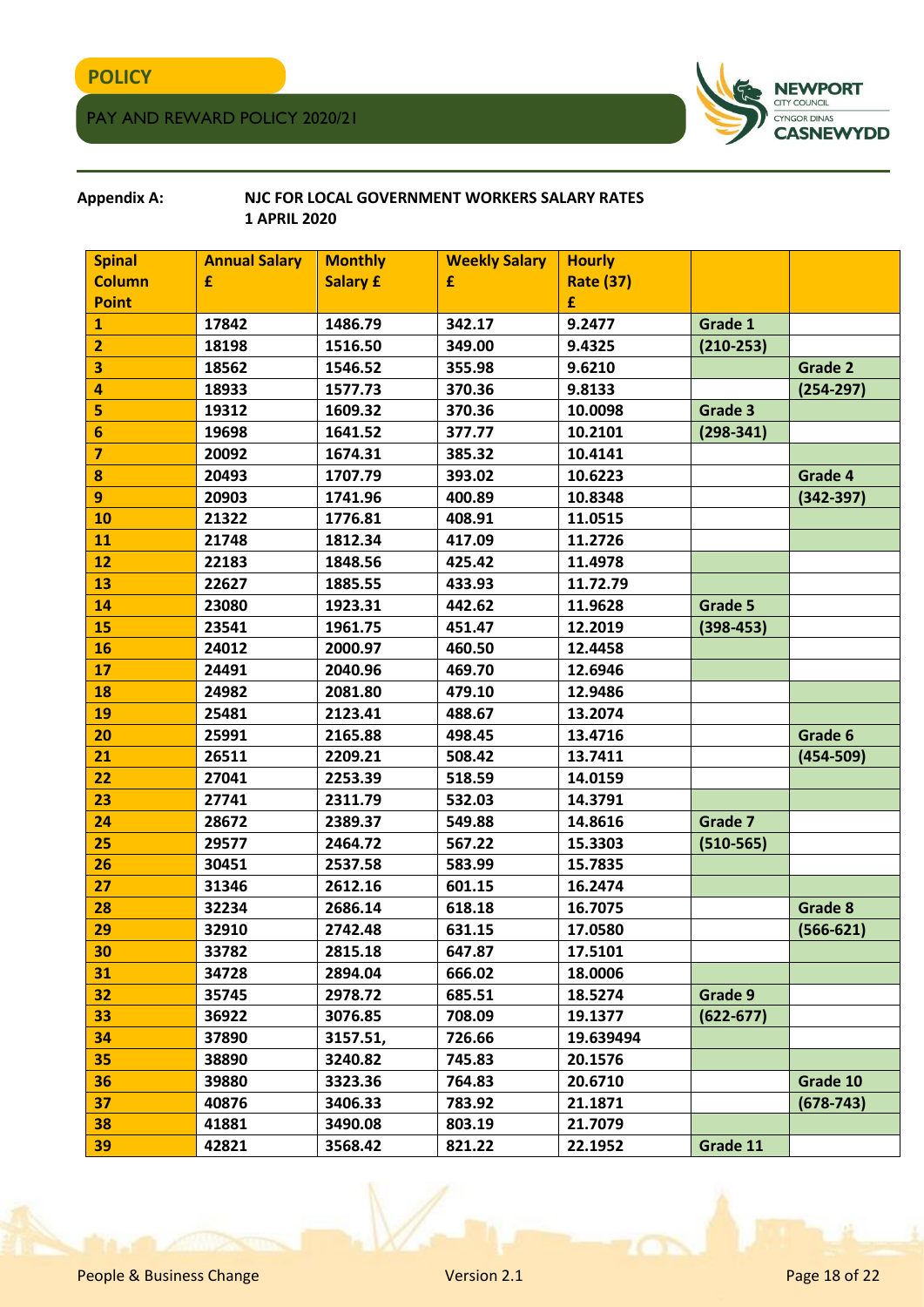

| 40 | 43857 | 3654.73 | 841.09  | 22.7321 | $(744 - 809)$ |                |
|----|-------|---------|---------|---------|---------------|----------------|
| 41 | 44863 | 3738.56 | 860.38  | 23.2535 |               |                |
| 42 | 45859 | 3821.62 | 879.49  | 23.7701 |               | Grade 12       |
| 43 | 46845 | 3903.73 | 898.39  | 24.2808 |               | $(810-875)$    |
| 44 | 48014 | 4001.17 | 920.81  | 24.8869 |               |                |
| 45 | 49220 | 4101.69 | 943.95  | 25.5121 | Grade 13      |                |
| 46 | 50453 | 4204.44 | 967.60  | 26.1512 | $(876-941)$   |                |
| 47 | 51709 | 4309.08 | 991.68  | 26.8020 |               |                |
| 48 | 53002 | 4416.79 | 1016.46 | 26.4720 |               | Grade 14       |
| 49 | 54323 | 4526.91 | 1041.81 | 28.1569 |               | $(942 - 1007)$ |
| 50 | 55685 | 4640.45 | 1067.94 | 28.8631 |               |                |
| 51 | 57079 | 4756.55 | 1094.66 | 29.5853 | Grade 15      |                |
| 52 | 58504 | 4875.32 | 1121.99 | 30.3240 |               |                |
|    |       |         |         |         | $(1008+)$     |                |
| 53 | 59961 | 4996.73 | 1149.93 | 31.0792 |               |                |

**Appendix B: CHIEF OFFICER SALARY RATES – 1 APRIL 2020**

| <b>JOB</b><br><b>TITLE</b> | <b>GRADE</b> | <b>SCALE</b> | <b>ANNUAL SALARY</b><br>£ |
|----------------------------|--------------|--------------|---------------------------|
|                            | <b>MD01</b>  | 001          | 127,411                   |
| <b>CHIEF EXECUTIVE</b>     |              | 002          | 133,881                   |
|                            |              | 003          | 140,352                   |
|                            |              | 004          | 146,824                   |
|                            |              |              |                           |
|                            | <b>CD01</b>  | 001          | 106,993                   |
| <b>STRATEGIC DIRECTORS</b> |              | 002          | 110,954                   |
|                            |              | 003          | 112,667                   |
|                            |              | 004          | 116,547                   |
|                            |              |              |                           |
|                            | <b>HDS01</b> | 001          | 78,937                    |
| <b>HEADS OF SERVICE</b>    |              | 002          | 80,914                    |
|                            |              | 003          | 82,933                    |
|                            |              | 004          | 85,001                    |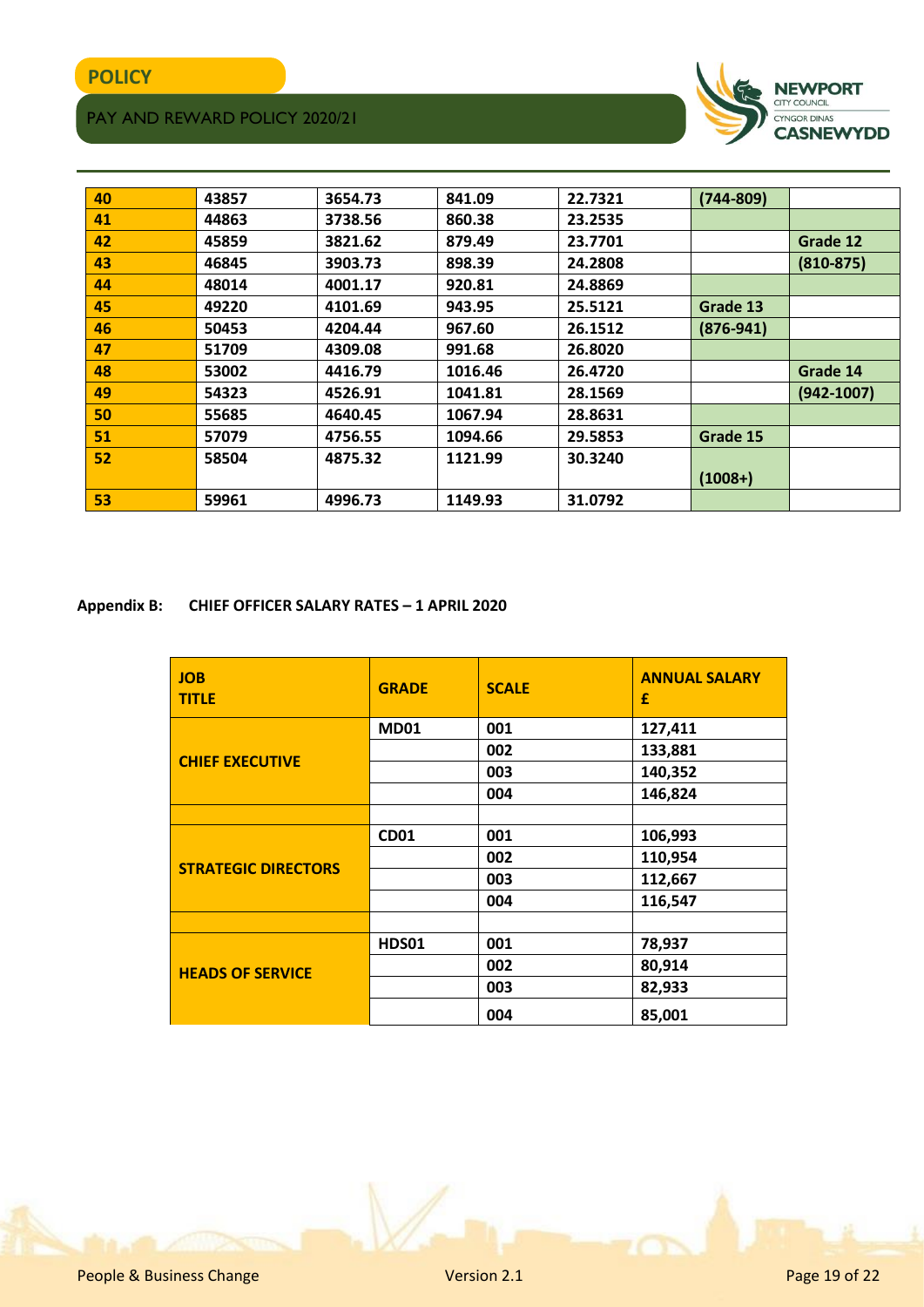# **POLICY**

PAY AND REWARD POLICY 2020/21



## **Appendix C: SOULBURY SALARY RATES – 1 SEPTEMBER 2020**

#### **i) EDUCATIONAL IMPROVEMENT PROFESSIONALS (EIPs)**

| <b>SPINE POINT</b>      | <b>SALARY FROM</b> | <b>SPINE POINT</b> | <b>SALARY FROM</b> |
|-------------------------|--------------------|--------------------|--------------------|
|                         | 1.9.20             |                    | 1.9.20             |
| $\mathbf{1}$            | 36,419             | 26                 | 67,257             |
| $\overline{2}$          | 37,723             | 27                 | 68,419             |
| 3                       | 38,955             | 28                 | 69,597             |
| $\overline{\mathbf{4}}$ | 40,203             | 29                 | 70,777             |
| 5                       | 41,443             | 30                 | 71,956             |
| $6\phantom{1}$          | 42,684             | 31                 | 73,124             |
| $\overline{7}$          | 43,998             | 32                 | 74,311             |
| 8                       | 45,243*            | 33                 | 75,498             |
| 9                       | 46,705             | 34                 | 76,714             |
| 10                      | 48,009             | 35                 | 77,927             |
| 11                      | 49,295             | 36                 | 79,174             |
| 12                      | 50,541             | 37                 | 80,402             |
| 13                      | 51,951**           | 38                 | 81,642             |
| 14                      | 53,209             | 39                 | 82,866             |
| 15                      | 54,598             | 40                 | 84,089             |
| 16                      | 55,854             | 41                 | 85,318             |
| 17                      | 57,114             | 42                 | 86,546             |
| 18                      | 58,350             | 43                 | 87,773             |
| 19                      | 59,625             | 44                 | 89,006             |
| 20                      | 60,283 ***         | 45                 | 90,236             |
| 21                      | 61,549             | 46                 | 91,468             |
| 22                      | 62,653             | 47                 | 92,705             |
| 23                      | 63,867             | 48                 | 93,930 ****        |
| 24                      | 64,956             | 49                 | 95,160****         |
| 25                      | 66,121             | 50                 | 96,392 ****        |

#### **NOTES:**

**Salary scales to consist of not more than four consecutive points, based on the duties and responsibilities attaching to posts and the need to recruit and motivate employees.** 

- **\* normal minimum point for EIP undertaking the full range of duties at this level**
- **\*\* normal minimum point for senior EIP undertaking the full range of duties at this level**
- **\*\*\* normal minimum point for leading EIP undertaking the full range of duties at this level**
- **\*\*\*\* extension to range to accommodate structured professional assessments.**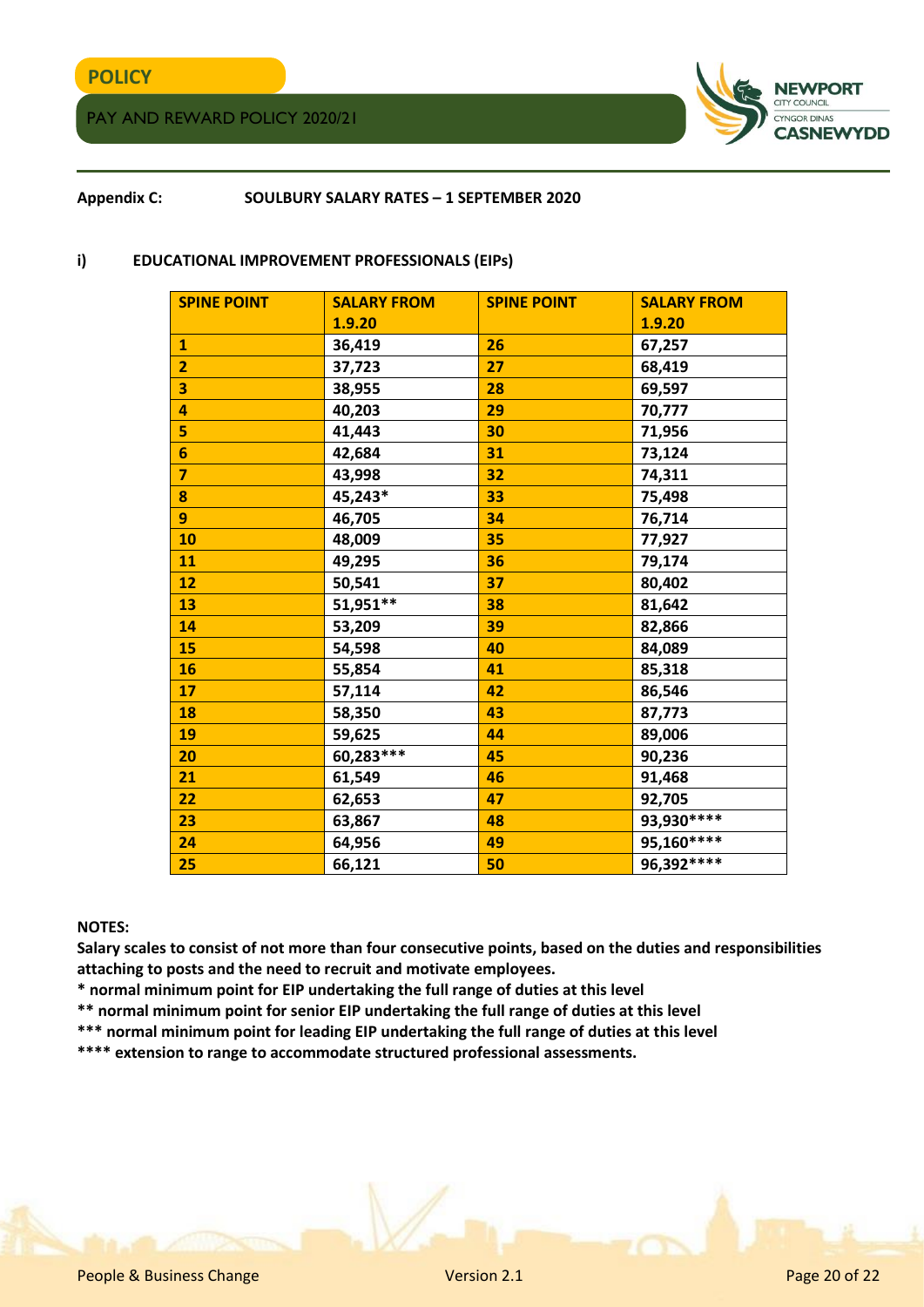

# **ii) EDUCATIONAL PSYCHOLOGISTS**

| <b>EDUCATIONAL PSYCHOLOGISTS - SCALE</b> |                    |  |
|------------------------------------------|--------------------|--|
| A                                        |                    |  |
| <b>SPINE POINT</b>                       | <b>SALARY FROM</b> |  |
|                                          | 1.9.20             |  |
| $\mathbf{1}$                             | 38,197             |  |
| $\overline{2}$                           | 40,136             |  |
| 3                                        | 42,075             |  |
| 4                                        | 44,012             |  |
| 5                                        | 45,951             |  |
| 6                                        | 47,889             |  |
| $\overline{7}$                           | 49,714             |  |
| 8                                        | 51,538             |  |
| 9                                        | 53,247*            |  |
| 10                                       | 54,959*            |  |
| 11                                       | 56,554*            |  |

#### **NOTE:**

**\*The 11-point scale A provides for up to 3 additional SPA points to be added to the post holder entitlement on the appropriate 6-point range**

#### **ii) SENIOR EDUCATIONAL PSYCHOLOGISTS**

| SENIOR AND PRINCIPAL EDUCATIONAL PSYCHOLOGISTS<br><b>(B) SALARY RANGE</b> |                    |                    |                    |  |
|---------------------------------------------------------------------------|--------------------|--------------------|--------------------|--|
| <b>SPINE POINT</b>                                                        | <b>SALARY FROM</b> | <b>SPINE POINT</b> | <b>SALARY FROM</b> |  |
|                                                                           | 1.9.20             |                    | 1.9.20             |  |
| $\mathbf{1}$                                                              | 47,889             | 10                 | 60,880             |  |
| $\overline{2}$                                                            | 49,714             | 11                 | 62,090             |  |
| 3                                                                         | 51,538*            | 12                 | 63,233             |  |
| 4                                                                         | 53,247             | 13                 | 64,577             |  |
| 5                                                                         | 54,959             | 14                 | 65,790**           |  |
| 6                                                                         | 56,554             | 15                 | 67,061**           |  |
| 7                                                                         | 57,209             | 16                 | 68,318**           |  |
| $\boldsymbol{8}$                                                          | 58,433             | 17                 | 69,585**           |  |
| 9                                                                         | 59,646             | 18                 | 70,850**           |  |

#### **NOTES:**

**Salary scales to consist of not more than four consecutive points, based on the duties and responsibilities attaching to posts and the need to recruit, retain and motivate employees.** 

**\* Normal minimum point for the principal educational psychologist undertaking the full range of duties at this level** 

**\*\* Extension to range to accommodate discretionary scale points and structured professional assessments**